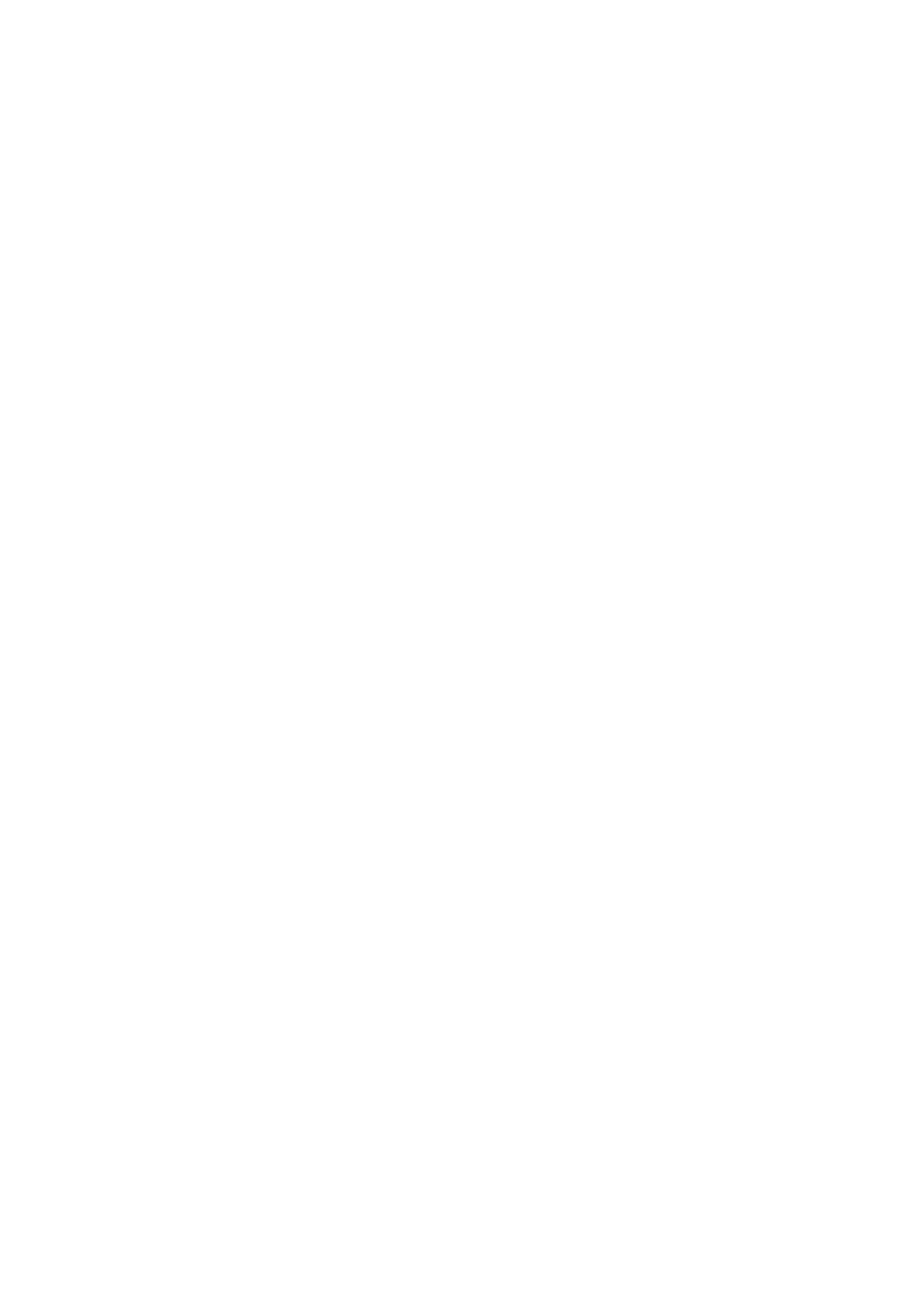# **Welcome to your Fertility Journey**

As Australasia's leading centre for infertility and IVF treatment, we would like to welcome you and make your experience with us as comfortable and simple as possible. Through our pioneering science and professional care and support, you can be assured of our dedication at every step. We have been helping people begin and grow their families for more than 30 years and we're delighted that you've decided to join us for your journey. We are dedicated to ensuring your experience with us exceeds your expectations and that we give you the support and care to make your fertility treatment as seamless and low stress as possible.

We understand the emotional investment required when considering and undergoing assisted reproduction. Because of this, we've built small, intimate teams of professionals to support you during your care. You will have your own Fertility Specialist and a team of Nurse Coordinators, Scientists, Counsellors and other professionals who will be there for you every step of your treatment to offer guidance, support and be available to answer your questions.

We have designed this booklet to provide you with the most important information you will need to ensure you are well informed about what you may encounter during your fertility treatment - the benefits and also any potential risks. The information in this booklet should be read in conjunction with the consent forms you will be requested to sign.

There can be a lot to take in when your Fertility Specialist first explains the plan for your fertility treatment and we understand it can be hard trying to get your head around the steps involved and what you need to do when. Your nursing team and patient relationship coordinator will explain the process and costs for your specific treatment in detail but you can also refer to the information in this booklet to refresh your memory.

Our patients often tell us that hearing that they're not alone in having trouble conceiving helped them cope better with their own journey. Sometimes reading about other people's experiences can be a good way to gain some perspective on your own situation. You can read about other patients' Conception Stories on the Genea website: www.genea.com.au/mystory

Alongside our world leading science, the high level of care we provide to our patients is something we are very proud and we believe it is a key difference to other clinics. We receive a consistently high satisfaction rating from our patients after their treatment. If you have any concerns or feedback - good or otherwise, please let us know so we can address your concerns and improve our care. If at any time you need additional assistance or information interpreted into your language, please advise your team who can arrange this for you.

We're honoured to be joining you on your fertility journey.

Kind regards,

ffmm

Dr Tomas Stojanov, CEO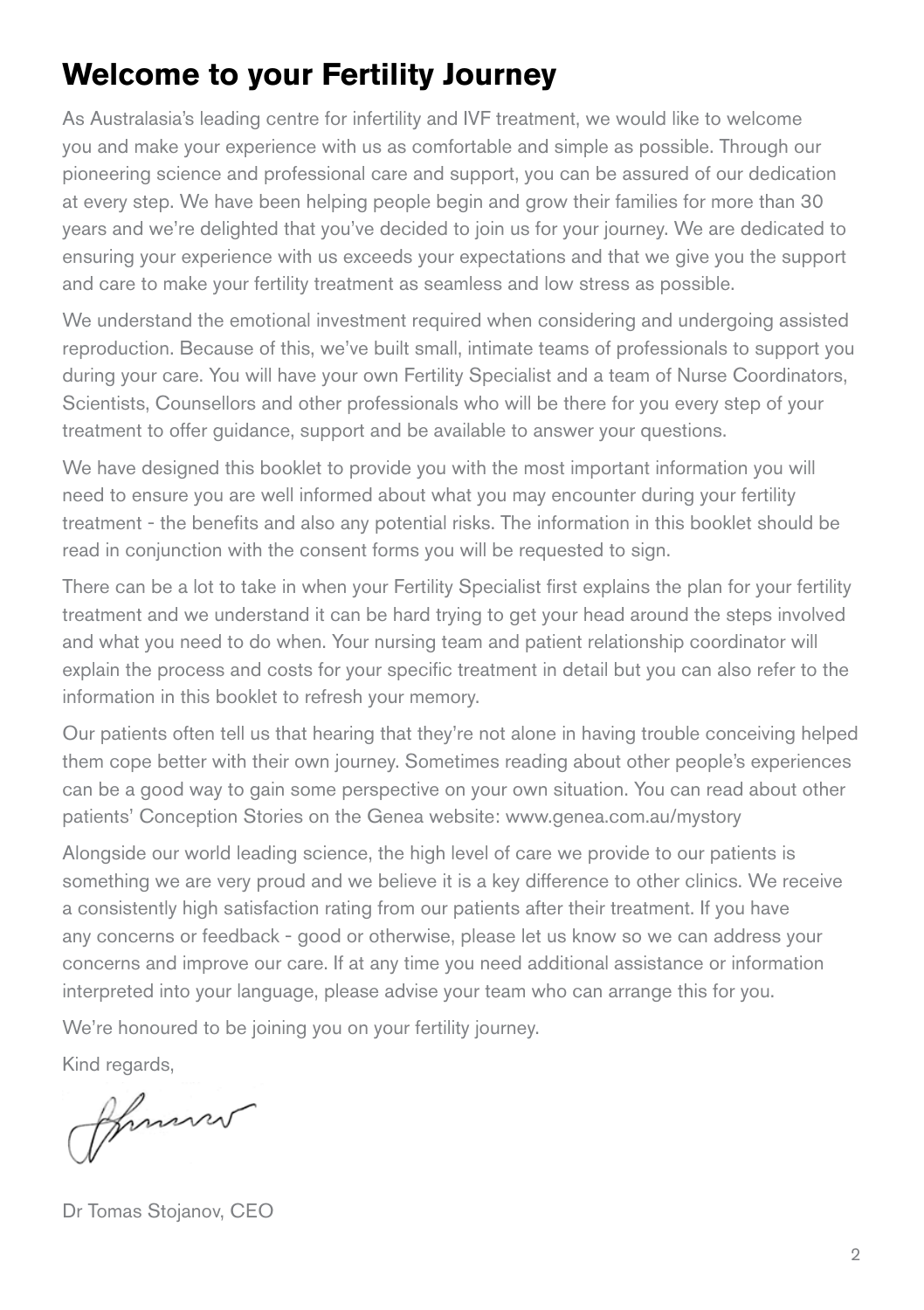# **Contents**

| Initial Assessment and types of assisted reproduction                                   | 3  |
|-----------------------------------------------------------------------------------------|----|
| 1. In vitro fertilisation (IVF) and related treatments                                  | 4  |
| 2. Ovulation tracking (OV) and Ovulation induction (OI)                                 | 12 |
| 3. Intra-uterine insemination (IUI)                                                     | 13 |
| Important information about the potential risks and hazards of<br>assisted reproduction | 14 |
| Risks in the Day Surgery/Procedure Area                                                 | 16 |
| <b>Risks in the Laboratory</b>                                                          | 18 |
| <b>Risks during pregnancy</b>                                                           | 21 |
| Getting ready to start - information we would like you to be aware of                   | 22 |
| <b>Charter of Patients Rights</b>                                                       | 25 |
| <b>Privacy Collection Statement</b>                                                     | 27 |
| Your next steps                                                                         | 32 |
| <b>Glossary</b>                                                                         | 33 |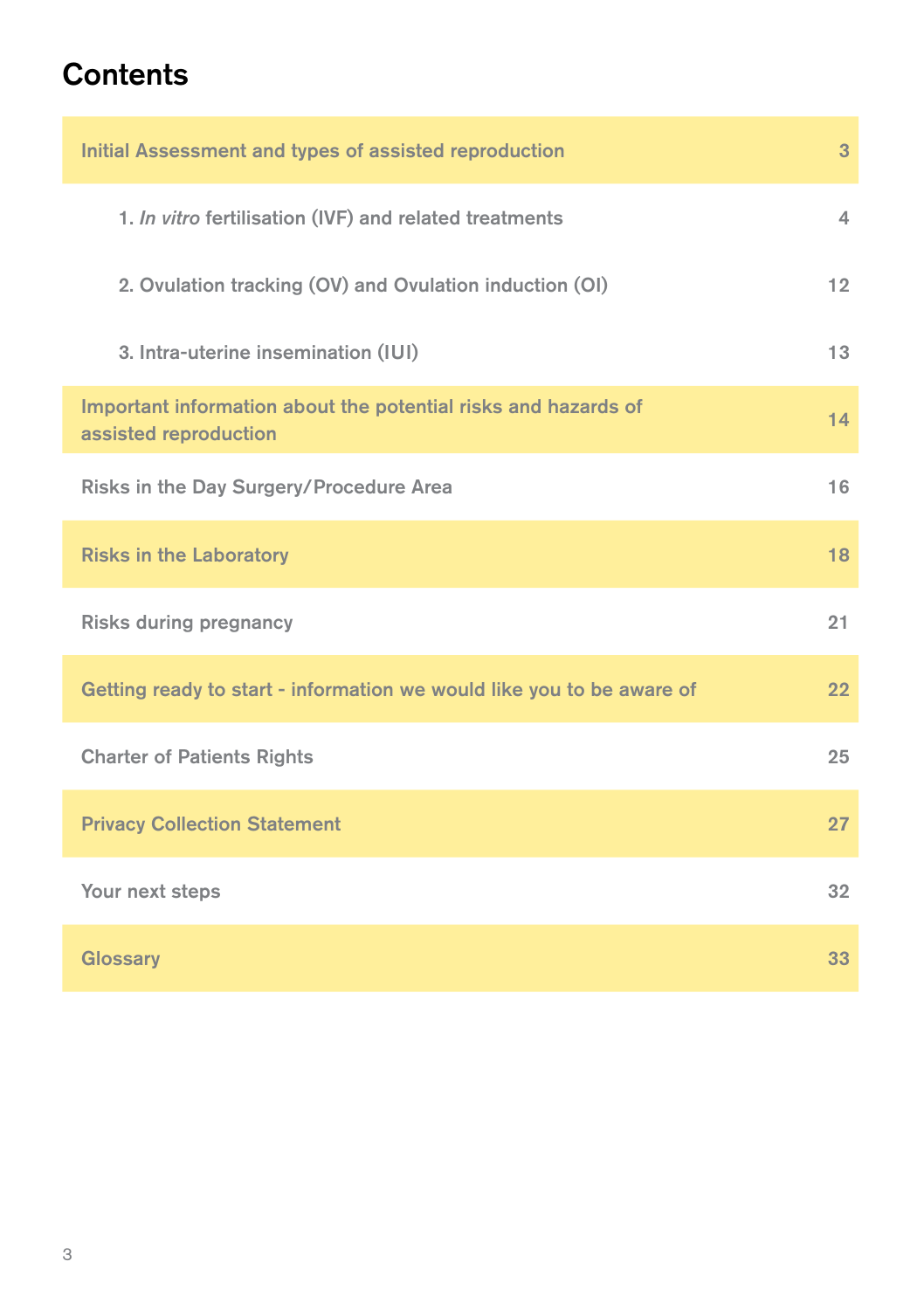# Your Fertility Journey

# Initial asessment and types of assisted reproduction

Infertility affects many people. Up to one in six couples have difficulties in conceiving. In Australasia, assisted reproduction treatments can only be provided by accredited clinics.

In your initial consultation with your Fertility Specialist, they will discuss various investigations to try to identify the cause of your infertility so that a treatment option can be recommended. Even after these tests, up to 30 percent of couples may still not have an identified cause.

Depending on your circumstances, your Fertility Specialist will recommend a specific assisted reproduction technology and develop an individualised treatment plan for you. This brochure provides information on:

- In vitro fertilisation (IVF) and related treatments such as intracytoplasmic injection (ICSI), preimplantation genetic diagnosis (PGD), preimplantation genetic screening (PGS)1, freezing eggs for fertility preservation, donating gametes (eggs or sperm), taking part in surrogacy arrangements and the transfer of frozen embryos.
- Ovulation tracking (OV)
- Ovulation induction (OI).
- Intra-uterine insemination (IUI).

Success depends on the type of treatment, the cause of infertility as well as age. Your fertility specialist will give you more information on your likelihood of success when a treatment type is selected.

New Zealand patients may access a free initial obstetric consultation with one of the Genea Oxford practitioners, this is not currently available at our other clinics.

Some patients embarking on treatment may have special moral, cultural or religious requirements. Please make these known to us and we will ensure your beliefs and requirements are respected.

1. PGD & PGS unavailable in our Oxford clinic.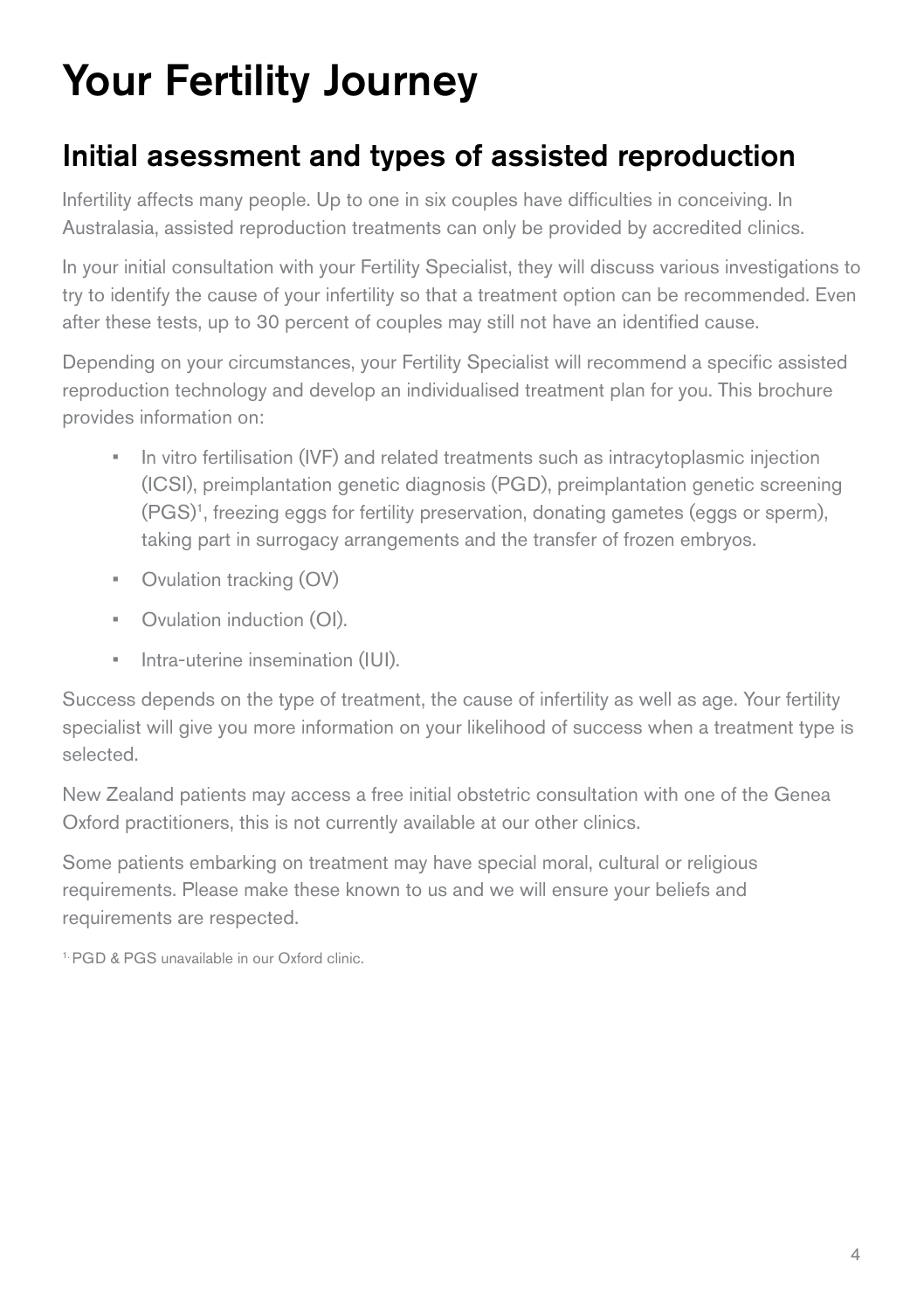# 1. *In vitro* fertilisation (IVF) and related treatments

Whether embarking on *in vitro* fertilisation (IVF), intracytoplasmic injection (ICSI), freezing eggs for fertility preservation, donating gametes (eggs or sperm), taking part in surrogacy arrangements or the transfer of frozen embryos, this information outlines the various steps to treatment.



An ultrasound scan of an ovary showing follicles

# Step 1: Stimulating the ovaries to produce eggs (oocytes)

All assisted reproductive techniques involve the monitoring of the menstrual cycle to time procedures precisely.

A follicle is a fluid-filled sac in the ovary, which has the potential to nurture a single egg to maturity. A number of follicles will normally begin to develop in the ovaries during each menstrual cycle. In a natural cycle, usually only one of these follicles will continue to grow and ovulate a mature egg. Excess or immature follicles provide hormonal support, but do not progress to produce a mature egg.

In assisted reproduction, the goal is to encourage more

follicles to develop in order to collect a safe number of mature eggs. We do this with injections of Follicle Stimulating Hormone (FSH), which will start within a few days of your period arriving and continue for up to two weeks. Sometimes other agents are used as well - you will receive an individualised medication regime developed by your Fertility Specialist and must collect your medication from a pharmacy (in Australia) or the clinic (New Zealand).

As you are undergoing the stimulation process, blood tests are used to measure hormone levels and vaginal ultrasound examinations are used to monitor the number and size of the follicles. The first blood test and ultrasound are generally conducted within a week of starting FSH. This monitoring takes place before 9am to ensure we can consult with your Fertility Specialist about your results and provide you with further instructions for the next steps – all on the same day. Your treatment may be adjusted based on the results.

It is important that unprotected intercourse is avoided during this stage of treatment (and for two days after the egg collection procedure) because sperm can remain alive for several days within the female reproductive tract and there is a chance of spontaneous conception and an increased risk of multiple pregnancy.

There are psychological aspects to infertility as well as physical effects. Feelings of frustration, sadness, anxiety and lack of control are common, even for people who don't normally experience these sorts of emotions and feelings. We have a dedicated, supportive team of Nurse Coordinators and Counsellors who can provide advice, support and understanding, so please ask.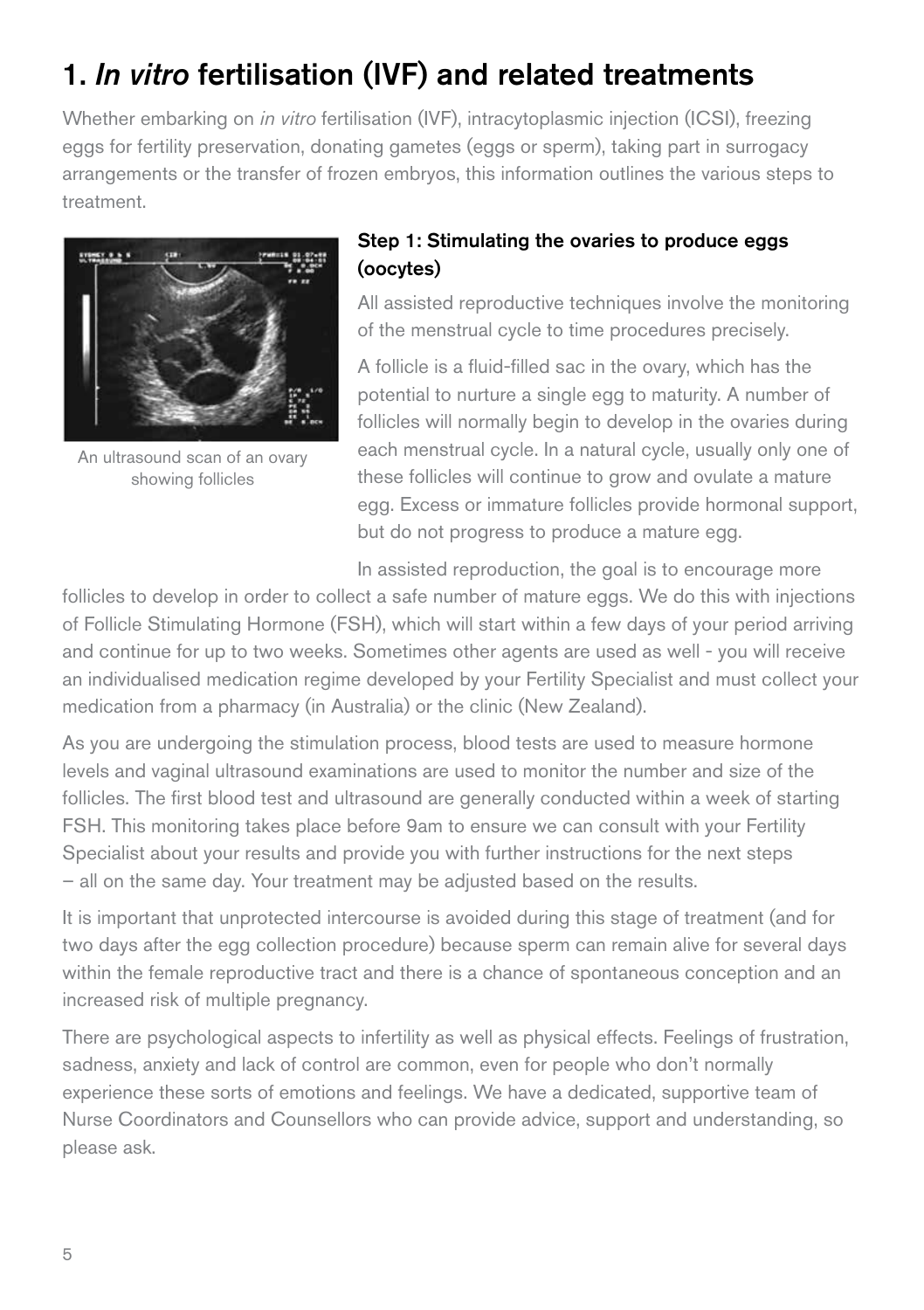#### RISKS - For full details refer to the risks and hazards section

- Medication side effects
- Exposure to human substances
- Premature ovulation / conception
- Cancellation of treatment cycle
- Ovarian Hyper-Stimulation Syndrome (OHSS)
- Freeze all (embryos)
- Multiple pregnancy following unprotected intercourse during treatment
- Rare but serious long term risks
- Cycle commencement time

### Step 2: Preventing premature ovulation before egg collection

Ovulation is the process by which the body recognises a mature follicle and releases a hormone called Luteinising Hormone (LH) to stimulate the follicle to expel the egg into the fallopian tube. During treatment you will be prescribed medication to inhibit this natural release, so that the eggs produced in the follicles can be collected by your Fertility Specialist.

### Step 3: 'Triggering' ovulation

When blood tests and ultrasound results indicate the time is optimal, you will be provided with instructions to inject a drug to mimic the body's natural LH surge. This will be a single injection that is administered at a specified time and the egg collection procedure is typically scheduled 36 hours later.

## Step 4: Egg collection procedure (Oocyte pick-up; OPU)

The egg collection procedure can be conducted with intravenous pain relief and local anaesthetic; under sedation or with a general anaesthetic. It is best to discuss these options with your Fertility Specialist in advance of the day of the procedure. Your Nurse Coordinator will advise if you need to fast in advance of your procedure.

In the day surgery procedure room, your ovaries will be scanned using a vaginal ultrasound. To numb the area, local anaesthetic is placed in the wall of the vagina. A needle is then passed through the wall of the vagina beside the cervix and into the ovary to collect the fluid contained in each follicle (each of which is now large enough to possibly contain an egg).

As the follicles are emptied, the collected fluid is passed to your Embryologist, who locates any eggs and transfers them into a specially prepared dish. (Not all follicles will contain eggs, and some eggs may not be mature). The microscope that the Embryologist uses to view the eggs is attached to a video camera so you can watch this process if you choose.<br>So you can watch this process if you choose.

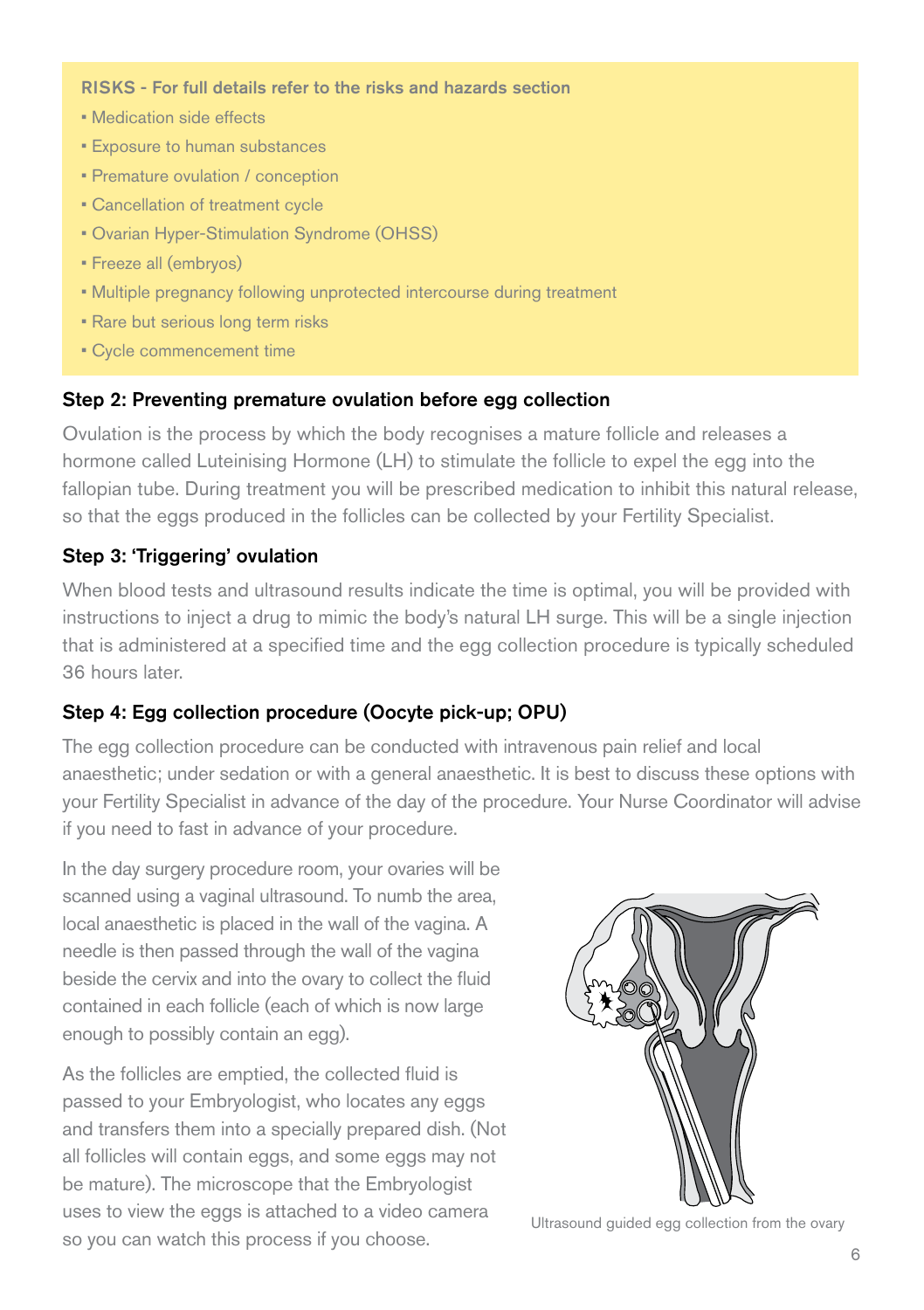While some discomfort due to pressure on the ovary is normal, only around 1 in 20 women experience pain. Pain relief is provided if necessary and any discomfort managed during and after the procedure. Some women may feel faint or light headed after the procedure, don't worry - our Nurses will remain close by to monitor and provide you with support. There can be minor bleeding (spotting) from the vagina, during and after your egg collection procedure. If this happens, please use liners or pads (not tampons) for the next week, to minimise the risk of infection.

For egg donors, at this stage the eggs will be taken to the laboratory on behalf of the recipient.

For egg vitrification procedures, the eggs will be taken to the laboratory and frozen for future use.

In both situations, treatment finishes here, but there can be some side effects over the next few days such as tiredness, discomfort and bloating.

#### RISKS - For full details refer to the risks and hazards section

- Anaesthetic complications
- Bleeding
- Infection
- Injury to organs near the ovaries
- Falls and injury
- A follicle may not yield an egg
- No eggs collected

## Step 5: Sperm collection

The sperm used to inseminate the eggs can be either fresh or frozen. Your Fertility Specialist will advise you on which option is the most suitable for you.

Fresh semen can be collected in one of our private rooms at our clinic; at home (for those who live within an hour of the clinic); or through a surgical sperm retrieval procedure. If collecting at home you must use one of the clinic's home collection kits and the sample must be delivered to the clinic by the sample's owner.

Sperm can also be frozen in advance of the day of the egg collection procedure for reasons such as:

- Previous difficulties in collection:
- The male partner is unavailable on the day of the egg collection procedure; or
- For cycles involving donor sperm.

In the case of donor sperm, a quarantine period of 4 months applies before frozen sperm can be used.

All samples are prepared for use by a washing procedure that removes the seminal plasma, debris and immotile sperm.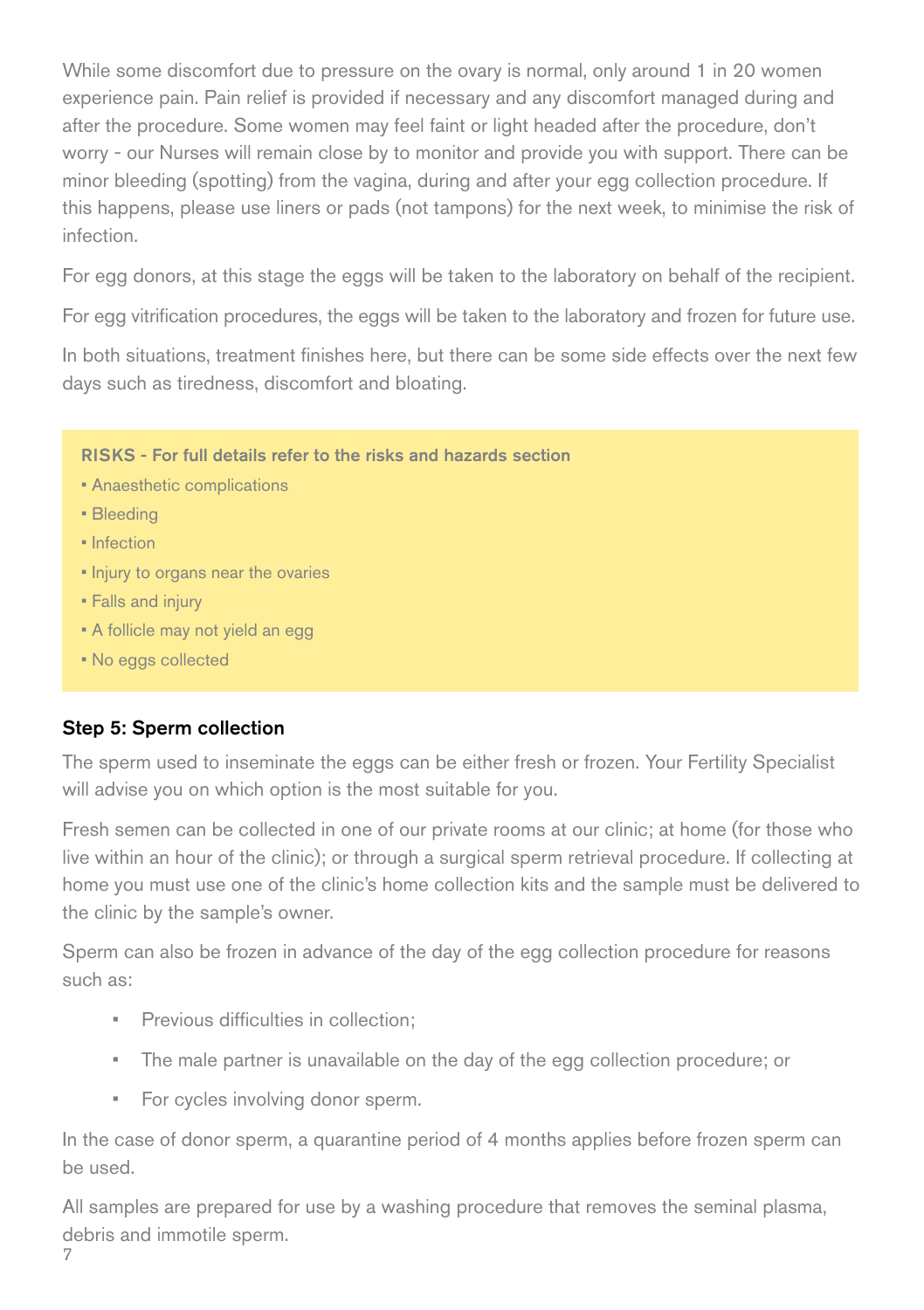### Step 6: Culturing embryos in the laboratory

After the egg collection procedure (or egg thawing if the eggs were previously frozen), your Embryologist will review the maturity of the eggs. Eggs determined by the Embryologist to be suitable will be inseminated by either IVF or ICSI.

# IVF (*In vitro* fertilisation):

In conventional IVF, washed sperm are placed in a dish with the eggs. The following day they are examined by the Embryologist to assess if they have successfully fertilised. In normal fertilisation, the Embryologist should see 2 pronuclei (structures which contain genetic information) - 1 from the sperm and 1 from the egg, contained within a single cell. Not all eggs will fertilise and, unfortunately, occasionally no eggs will successfully fertilise.

# ICSI (Intra-cytoplasmic sperm injection):

If your Fertility Specialist has determined there is a decreased chance of fertilisation occurring with IVF, either due to low sperm numbers; decreased sperm motility; other barriers to the fertilisation process (such as anti-sperm antibodies); or if there has been a previously experienced failure to fertilise using IVF, then ICSI may be used. The suitability of ICSI is determined in each individual treatment. The Embryologist will select sperm based on appearance and activity and inject a single sperm into each mature egg. It is, again, unfortunately the case that not all eggs will fertilise.



A single sperm injected into an egg during the ICSI process

### Blastocyst culture and selection:

Once fertilisation has occurred, the embryo will divide and rapidly increase in cell number over the next few days. While many embryos can survive 2 or 3 days to reach the 4 to 8 cell stage, only the strongest and most viable will have the ability to keep developing into a blastocyst by Day 5, which contains between 75 and 100 cells. We believe that the best way of identifying the embryos with the strongest developmental potential is to let them grow longer in the laboratory and to transfer them at the blastocyst stage.









Day 2: 3-4 cells Day 3: 6-8 cells Day 4: morula Day 5: blastocyst

The eggs, sperm and embryos are cultured in a special solution of salts, sugars, amino acids, vitamins, protein and other substances. These solutions (or culture media) have been researched and developed by us over the past 20 years and are used by IVF clinics worldwide. The newest version of these solutions is currently available for exclusive use by patients in Australasia, only in our clinics.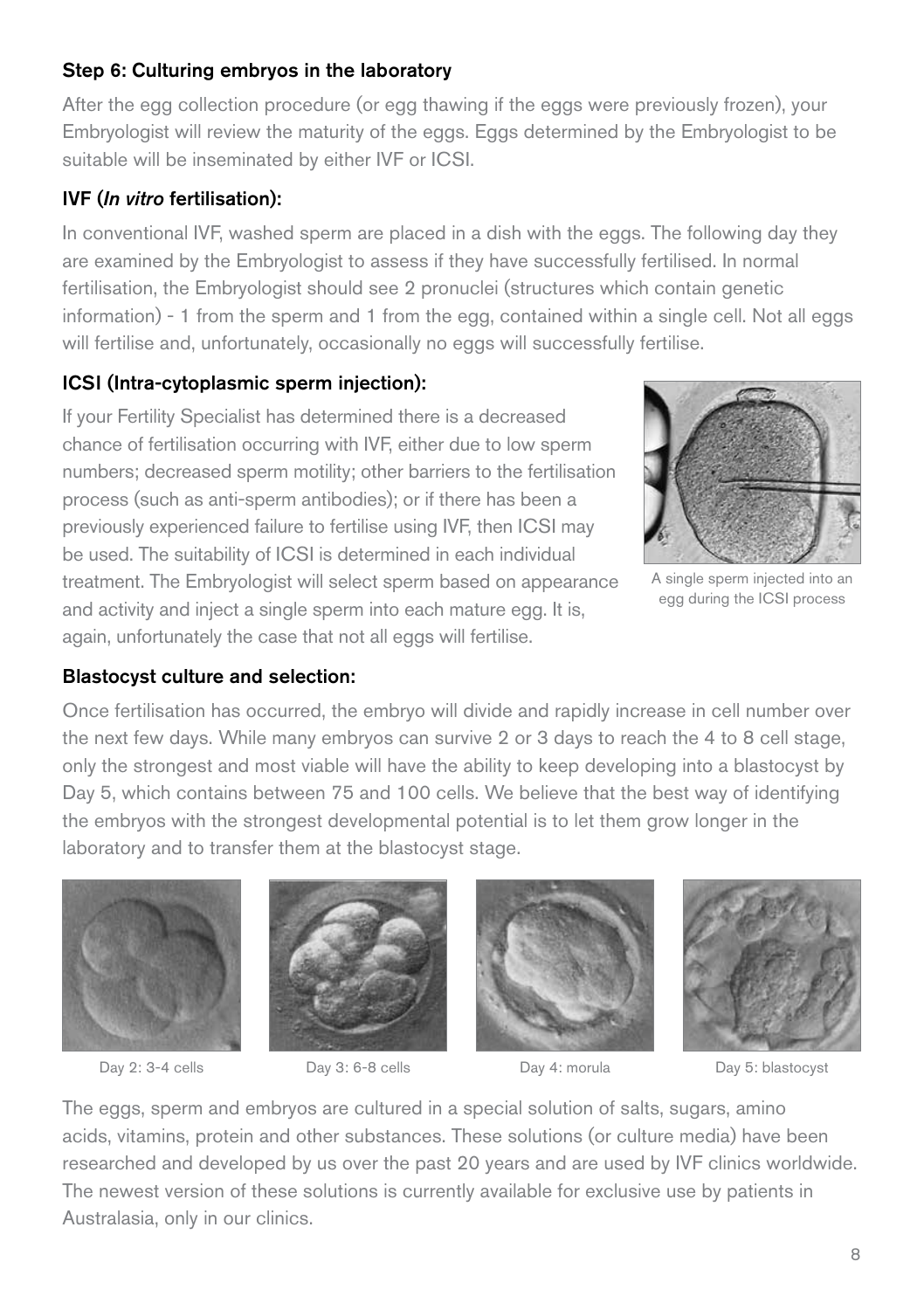#### RISKS - For full details refer to the risks and hazards section

- Exposure to human and animal substances
- Infection
- Handling error
- External factors
- Potential health risks for children conceived by IVF/ICSI
- No fertilisation or embryo development

#### GeneSure\*

# Preimplantation Genetic Screening (PGS) Preimplantation Genetic Diagnosis (PGD)

Unlike conventional IVF, where the Embryologist chooses which embryo will be transferred to the uterus based on a visual assessment, we offer both Preimplantation Genetic Screening (PGS) and Preimplantation Genetic Diagnosis (PGD) using our GeneSure technology which takes the IVF process one step further, allowing a more informed choice of embryo for transfer based on the genetic or chromosome makeup of the embryo.

If your treatment includes PGS and/or PGD, your embryos will undergo a procedure called hatching where a small incision in the outer layer of the embryo is made using a laser. To the best of our knowledge hatching the embryos is not harmful and does not increase the risk of monozygotic twinning.



The blastocyst biopsy process used in PGD

In fact, embryos must hatch in order to implant in the uterus. After hatching, the embryos are cultured until they have reached the blastocyst stage and an embryo biopsy is performed by removing a small sample of cells (less than 5%) from the trophectoderm (the structure of the embryo which becomes the placenta in a successful pregnancy).

These cells can then be tested using different techniques either alone or in combination: Next Generation Sequencing (NGS); and linkage analysis via Polymerase Chain Reaction (PCR) and/or karyomapping.

Genetic screening and your individual circumstances should be discussed with your Fertility Specialist before commencing treatment, but as a general guide:

- NGS assesses the chromosome make-up of embryos and this may be appropriate for people who:
	- have had recurrent miscarriages;
	- have experienced previous unsuccessful IVF attempts;

<sup>\*</sup> Not currently available at Genea Oxford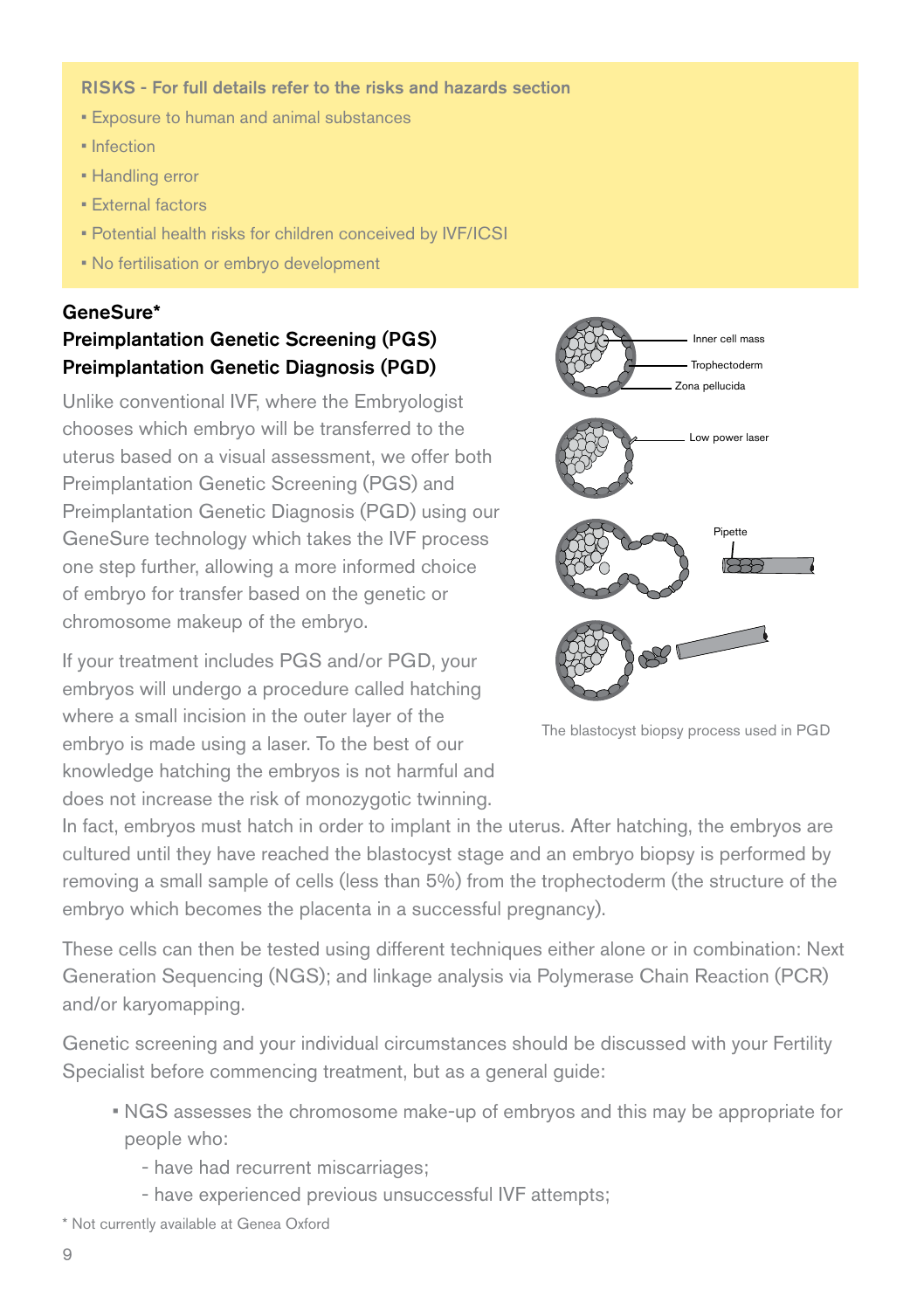- have a previous history of chromosome problems;
- need to choose the sex of their baby in order to avoid a sex-linked genetic condition; or
- may develop a high number of healthy appearing blastocysts, in which case NGS can help to choose the most viable embryo to use, sooner.

Following analysis, an embryo with an acceptable chromosome result will be selected for transfer to the uterus.

- Linkage analysis may be appropriate for people who:
	- are affected by or carry a known genetic condition; or
	- have a family member who has a genetic condition.

Following analysis, an unaffected embryo will be transferred to the uterus.

### Chromosome testing using NGS\*:

Embryos with the wrong number of chromosomes could fail to implant, lead to a miscarriage or result in the birth of a baby with a serious medical condition. NGS is used to check that each embryo has the correct number of chromosomes present. As the NGS test itself takes some time, all of the biopsied embryos are frozen while our PGD scientists perform the testing and determine the results. Following testing, suitable embryos can be thawed and transferred to the uterus.

Because we are excluding a proportion of embryos from transfer for the cycle, the number of available embryos will be lower, but the implantation rate per embryo transferred is higher.

An embryo may return a result indicating a mixture of abnormal and normal cells (referred to as mosaicism) and you will be required to undergo additional genetic counselling before such embryos can be considered for transfer. The decision to transfer an embryo with mosaicism is made with the understanding that there may be an increased risk of an adverse clinical outcome. Your treating IVF specialist will support you in making the decision to transfer such an embryo and will help answer any questions you may have.

Please also refer to the PGS embryo screening brochure and PGS patient information

## Specific genetic disease testing using karyomapping or PCR\*:

For some patients who have a known genetic condition or risk factors, a genetic test is performed to check for those specific diseases. The first step involves a review of your suitability for either karyomapping or PCR test development.

This work-up phase will usually take between 2-4 weeks to develop for karyomapping or 10-12 weeks for PCR linkage. Once the work up is completed, an IVF cycle can be initiated. Generally fertilisation is achieved using ICSI and on Day 5 or 6 of embryo development the scientist will take a biopsy sample to diagnose the genetic status of the embryo.

Both NGS and linkage analysis techniques can be combined to obtain the benefit of both tests. In this situation, all embryos are frozen and full results are available in line with NGS testing outcomes.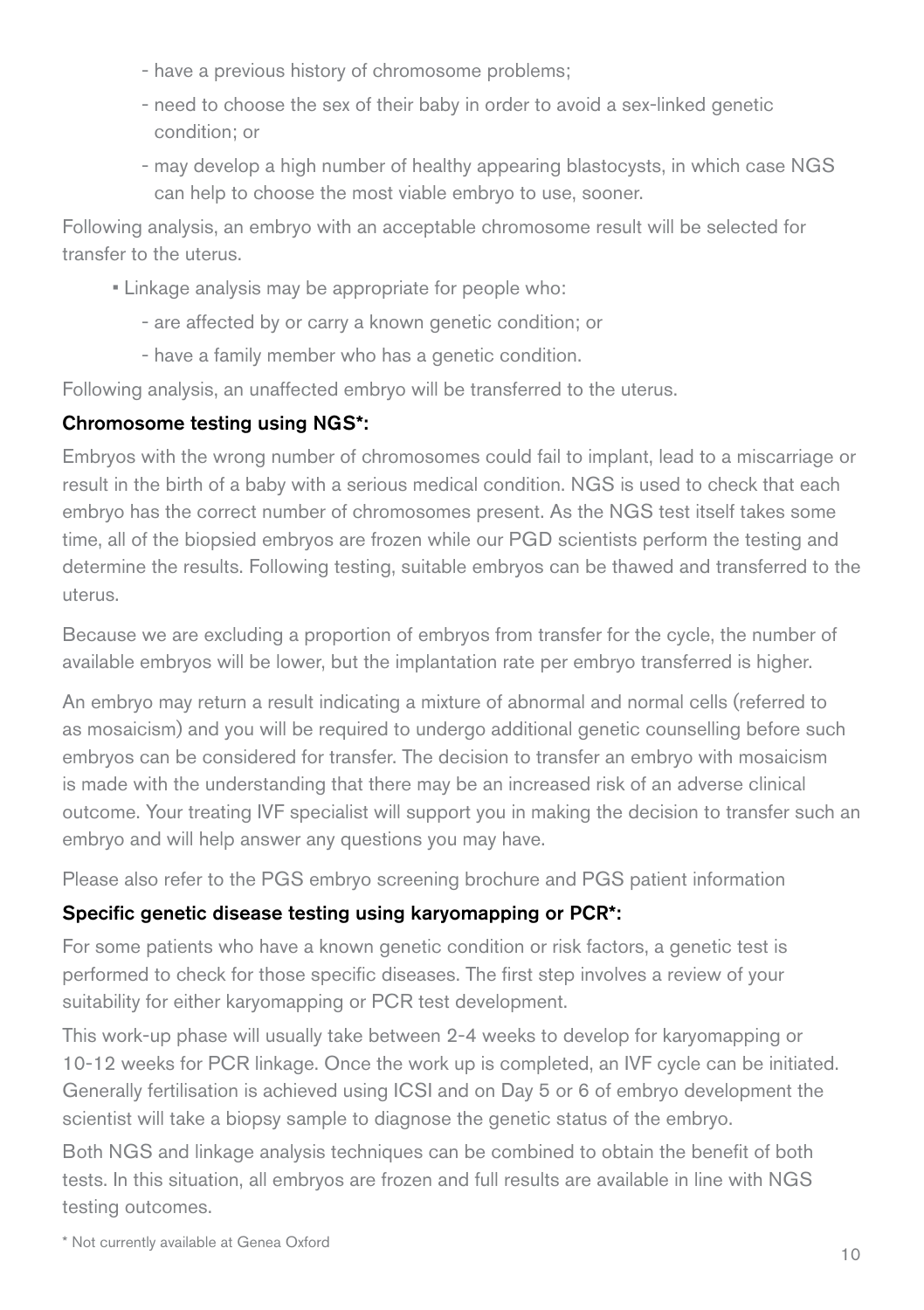We are committed to offering our patients the latest technology. PGS and PGD are not automatically performed during IVF so this should be discussed specifically with your Fertility Specialist to determine if this is suitable for your circumstances. There may also be circumstances that come to light while you are undergoing your treatment where it is believed our GeneSure technology could improve your clinical outcomes. Your Fertility Specialist will discuss this with you if clinically appropriate.

#### RISKS - For full details refer to the risks and hazards section

- Not all embryos will reach the blastocyst stage or develop appropriately to proceed with PGD testing
- No diagnosis due to test failure
- False diagnosis PGD/PGS laboratory techniques are generally 95-99% accurate
- Even if you are fertile and having PGD for genetic disease testing, you may not fall pregnant
- Affected pregnancy (baby with a serious medical condition) following unprotected intercourse during treatment.

## Step 7: Embryo transfer and excess embryo storage

Embryo transfer options include:

- Fresh transfer following the egg collection procedure; or
- Fresh transfer following cycle monitoring to receive an embryo created from donor eggs; or
- Fresh transfer following egg thawing and fertilisation; or
- Frozen transfer of a thawed embryo (Cryo) following cycle monitoring (includes PGD/ PGS tested embryos and surrogate cycles where offered)

Women having an embryo transfer that is not part of the stimulated cycle (such as frozen embryo transfers, recipients of donor eggs and surrogate cycles) will have their menstrual cycle monitored so that the embryo can be transferred to the uterus at the right time. This might be undertaken in your natural menstrual cycle, or might involve your Fertility Specialist developing an individualised medication regimen.

An embryo transfer is usually straightforward and painless, generally no more (or less) uncomfortable than having a Pap test and usually does not require sedation. A fine soft catheter that has been loaded with the embryo is passed through the cervix into the uterus with ultrasound guidance and generally little recovery time is required.

Worldwide, some clinics transfer more than 1 embryo to try to increase success rates. Our technology allows us to achieve world-leading success rates with single embryo transfers. Transferring just 1 embryo at a time dramatically reduces the chance of a multiple pregnancy and, therefore, the associated risks.

Freezing spare embryos does not lower the chance of implantation. Therefore, the choice of transferring for example, 1 embryo fresh and later, 1 embryo frozen-thawed does not lower the chance of pregnancy.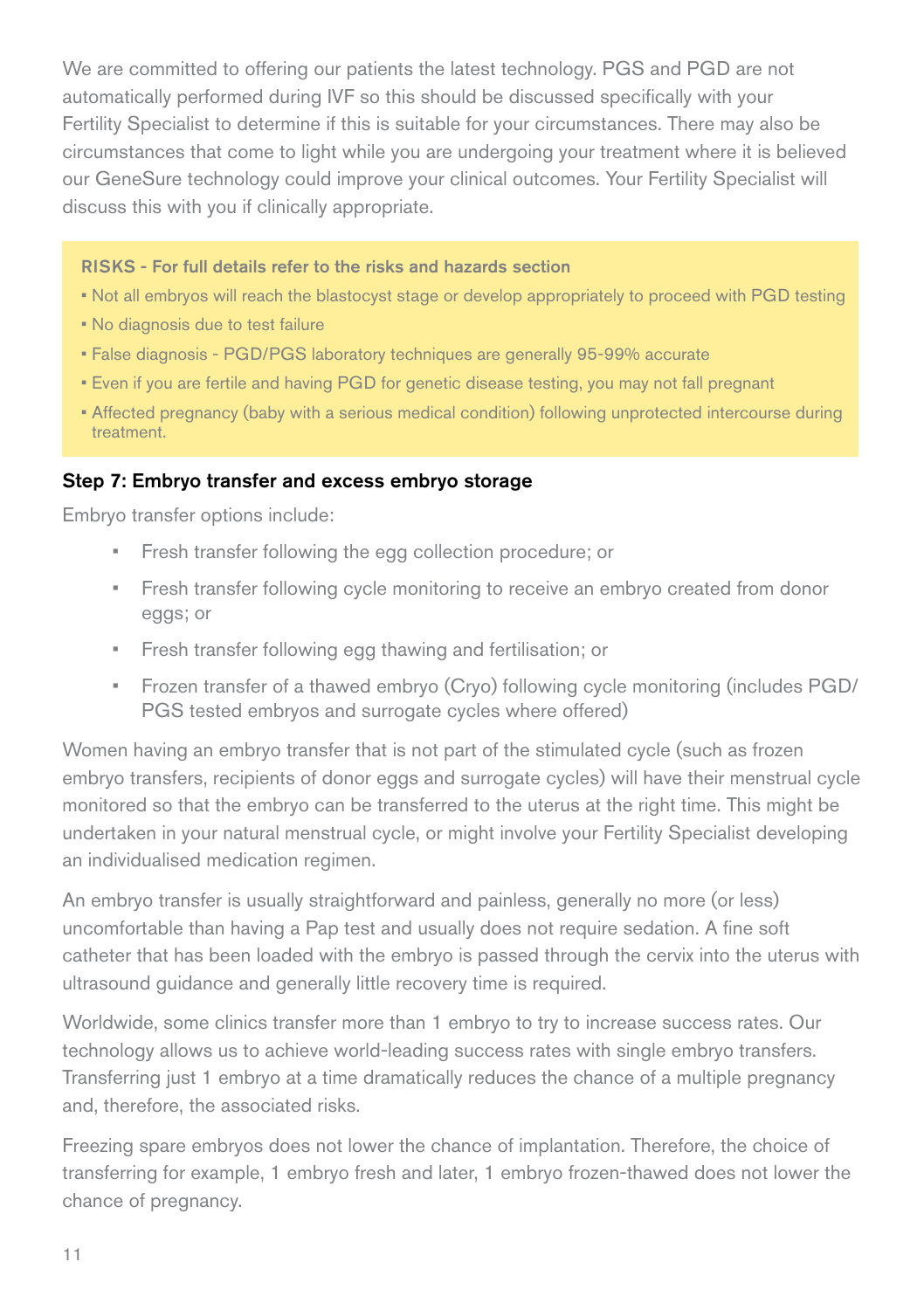

The transfer of an embryo into the uterus

As a result of a stimulated cycle there may be extra embryos that are not transferred. These extra embryos may be frozen for later use for another attempt at pregnancy. It is important to note that not all embryos are suitable for freezing and some may not survive the thawing process.

It is important that unprotected intercourse is avoided during a frozen embryo transfer cycle to reduce the chance of spontaneous conception and the associated increased risk of multiple pregnancy.

#### RISKS - For full details refer to the risks and hazards section

- You may not fall pregnant
- Ectopic pregnancy
- Miscarriage
- Multiple pregnancy
- Baby with serious medical condition

#### Step 8: Extra hormonal support after embryo transfer

In some women, the ovaries do not produce enough hormones on their own to support a pregnancy so at times additional medication may be prescribed to support implantation until the outcome of the cycle is known.

### Step 9: Waiting for your pregnancy test

A pregnancy test is not reliable until approximately 9-11 days after an embryo transfer. Some women and couples can find this period of waiting unsettling and some will feel simultaneously elated as there is a new chance of pregnancy and deflated as there is much less to do and not as much contact with your team at the clinic. Some refer to this time as the dreaded 'Two Week Wait'. We have a team of dedicated Counsellors who are available (either in person, over the telephone or via SKYPE) at no extra cost – so please use this service if you want to.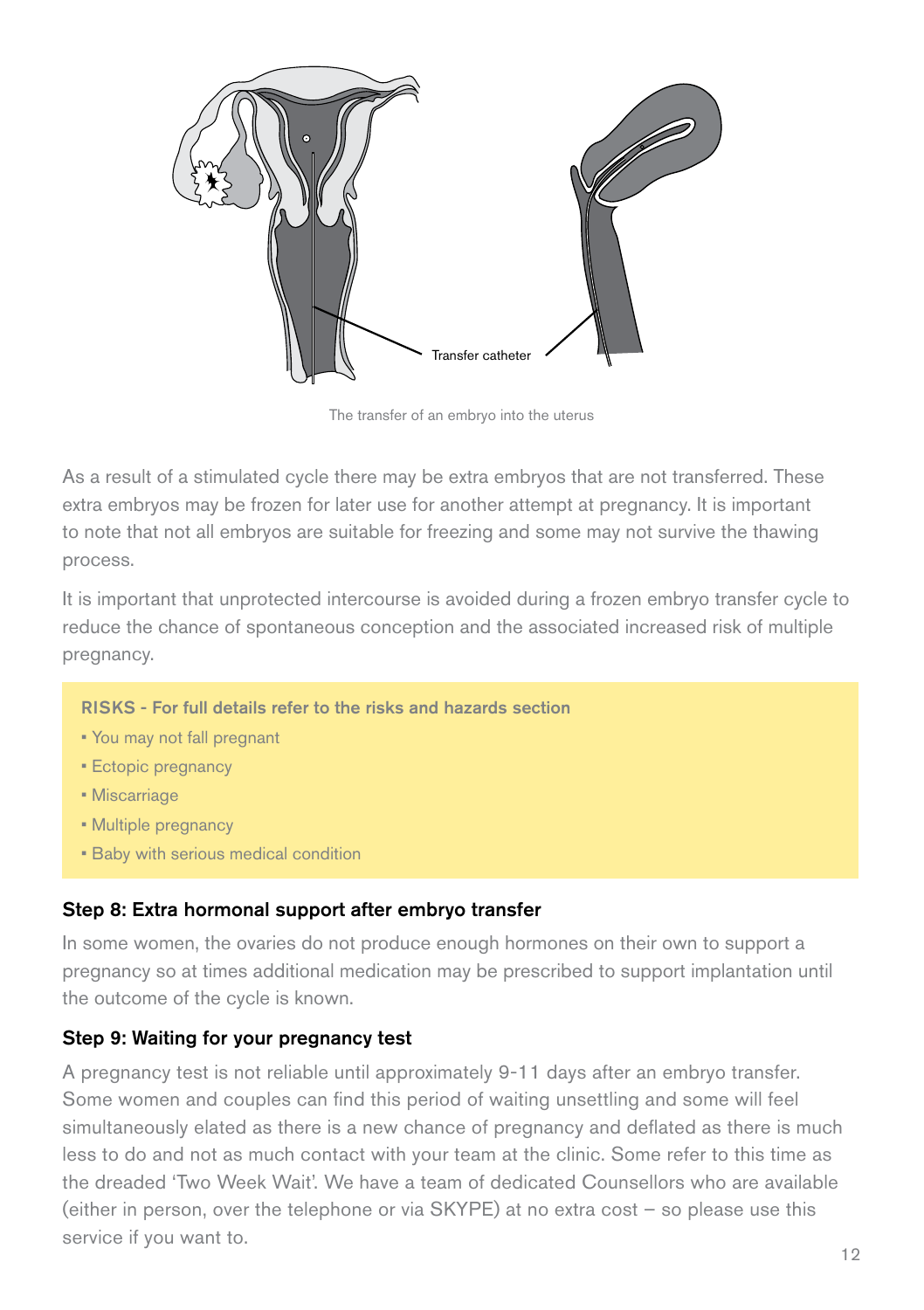Please note that a pregnancy test is mandatory if you have received treatment with donated gametes or are a surrogate.

Many factors will contribute to the success of treatment, including age and cause of infertility. For our latest success rates, please refer to our websites: www.genea.com.au/successrates (Australia) and www.geneaoxford.co.nz/success-rates (New Zealand).

96% of couples who achieve a successful pregnancy with us, do so within 3 stimulation cycles and any additional transfer cycles.

### Step 10: After your pregnancy test

Even with the best science, will and care, not every embryo will implant and create a pregnancy. If you are not pregnant, your team are available to support you and help you plan your next steps.

For those with a positive pregnancy test, an ultrasound is required at 7 weeks gestation (3 weeks after the initial positive test) to further monitor the pregnancy. From that point, our team hand over care to your GP, Obstetrician or Midwife.

We are required to provide de-identified cycle outcome information to various authorities, so even after your treatment with us is over, we may need to make contact to confirm any details.

# 2. Ovulation tracking (OV)/ Ovulation induction (OI)

Ovulation tracking monitors your menstrual cycle with blood tests to guide timed intercourse.

Ovulation induction involves using medications to stimulate the ovaries, and monitoring the menstrual cycle with blood tests and ultrasounds (as discussed above for IVF and related treatments) that generally commence at Day 7 to 12 of the cycle. Once it is identified that there is a follicle growing, and ovulation occurs (spontaneously or via an injection to trigger ovulation) your Nurse Coordinator will provide guidance on when to have intercourse. Follow-up medication to support the lining of the uterus and further cycle monitoring may be required. A pregnancy (blood) test may be undertaken 14-16 days after ovulation to determine the outcome of the cycle.

### RISKS - For full details refer to the risks and hazards section

- Medication side effects
- Exposure to human substances (FSH injections only)
- Premature ovulation / conception
- Cancellation of treatment cycle
- Multiple pregnancy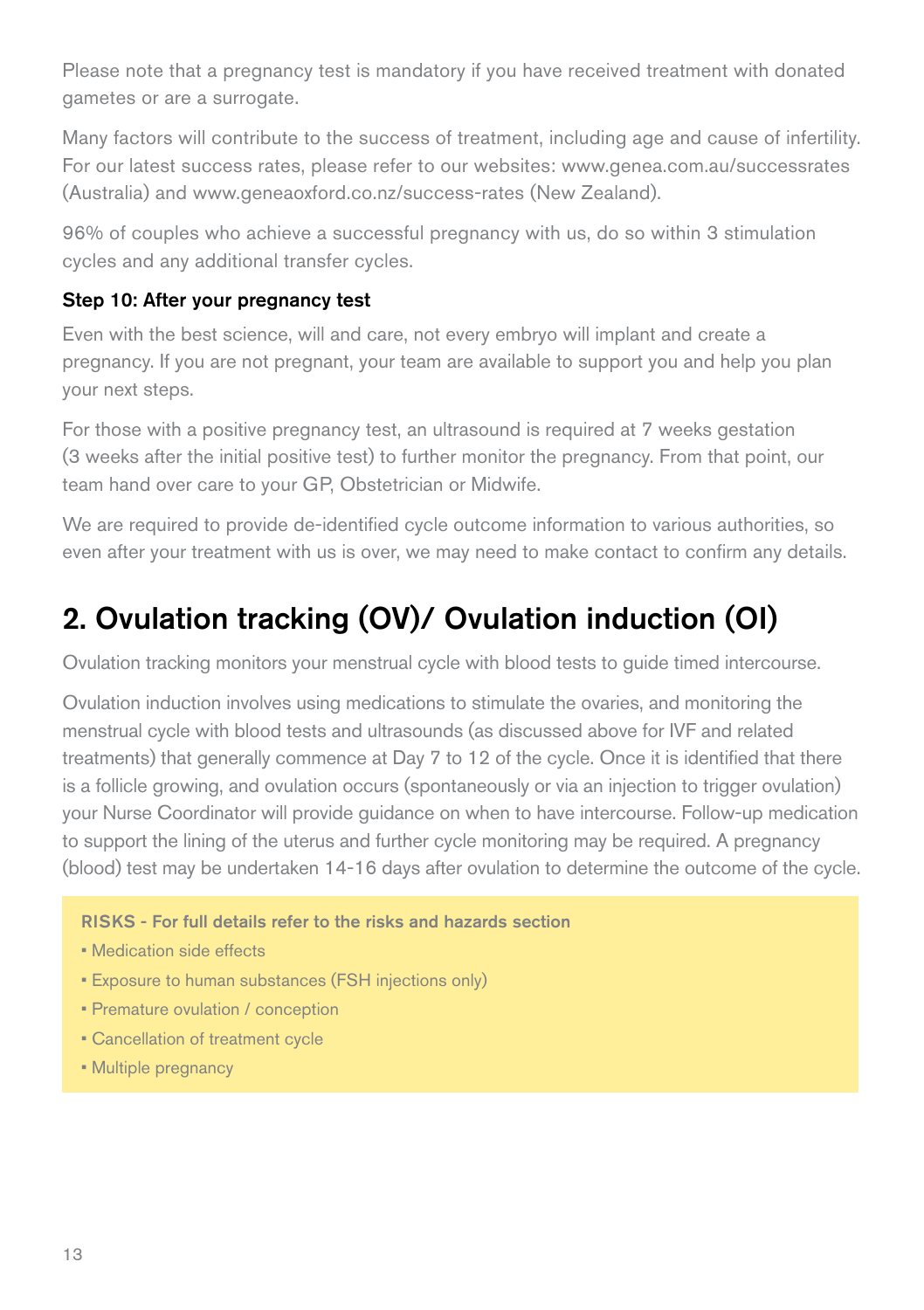# 3. Intra-uterine insemination (IUI)

Intra-uterine insemination involves monitoring the menstrual cycle with blood tests and ultrasounds (as discussed above for IVF and related treatments) that generally commence at Day 7 to10 of the cycle, and may also involve using medications to stimulate the ovaries. Once it is identified that there is a single follicle growing, and ovulation occurs (spontaneous or via an injection to trigger ovulation) you will be advised when to attend the clinic for the insemination procedure.

The procedure involves depositing washed sperm directly into the uterus using a catheter. The outcomes after an IUI are very much dependant on the underlying cause of infertility, but lower than IVF.

For those using a fresh semen sample this will require the man to attend the clinic a few hours prior to the scheduled procedure time to permit the sample to be prepared. Otherwise sperm which has previously been frozen can be used.

Follow-up medication to support the lining of the uterus and further cycle monitoring may be required. A pregnancy (blood) test may be undertaken 14-16 days after ovulation to determine the outcome of the cycle.

RISKS - For full details refer to the risks and hazards section

- Medication side effects
- Exposure to human substances
- Premature ovulation / conception
- Cancellation of treatment cycle
- Multiple pregnancy



Sperm injected into uterus

Intra-uterine insemination procedure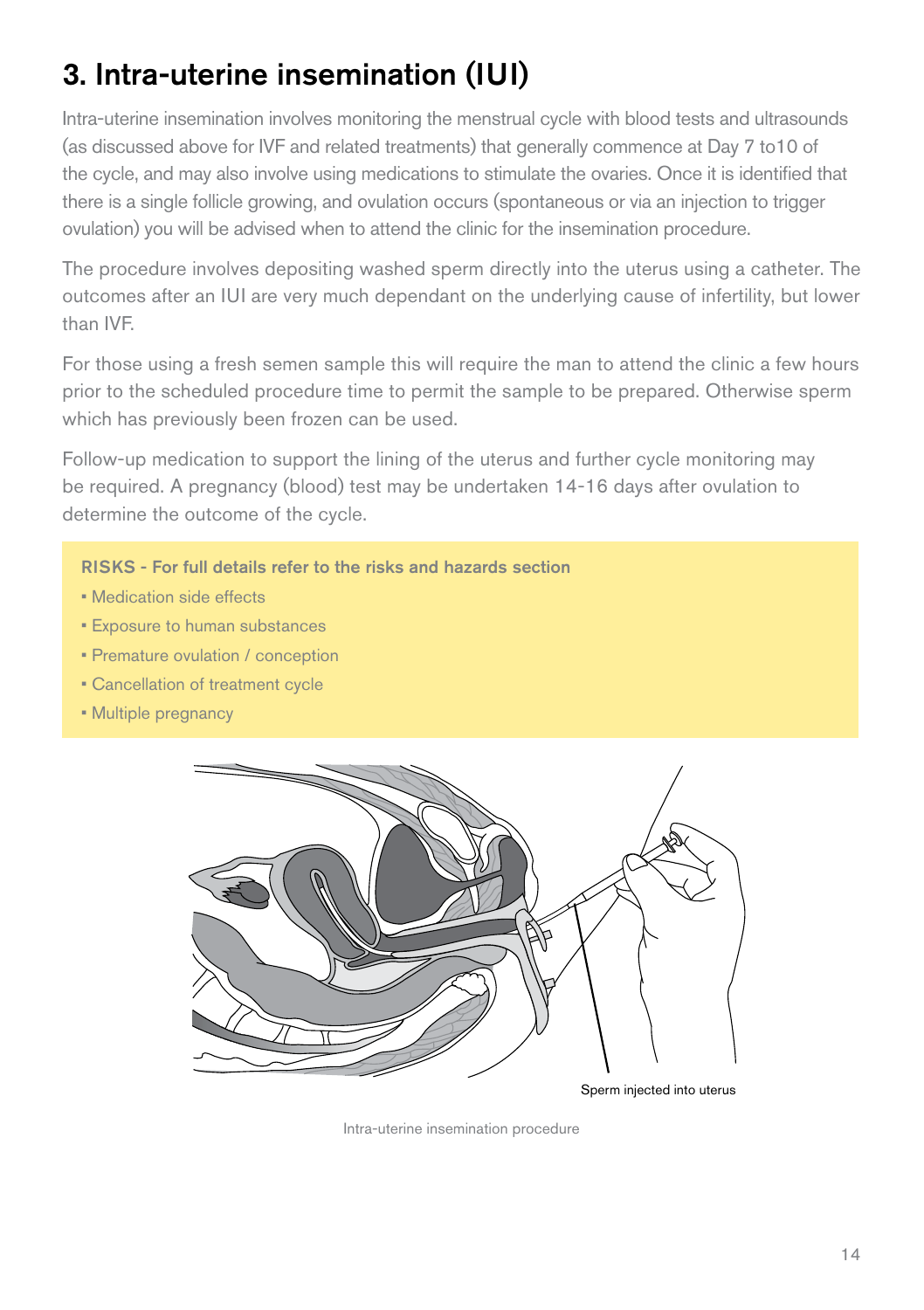# Important information about the potential risks and hazards of assisted reproduction

In appropriate circumstances assisted reproduction significantly increases the chance for pregnancy, often in situations where it was otherwise impossible prior to its introduction. However, as with any medical treatment there are risks. We have identified the risks during each treatment step above and more in-depth information on the key risks of which you should be aware is provided below. You should discuss this and any questions you may have with your Fertility Specialist prior to commencing any treatment.

### Cycle risks, including during stimulation:

Medication side effects: It is usual to experience some mild side effects from the medication. This tends to be similar to, but more pronounced than, the symptoms you experience in the lead up to your period or what you might know as pre-menstrual syndrome (PMS) - bloating, headaches, nausea, irritability, mood swings and breast tenderness. All potential side effects are outlined in the Consumer Medicines Information sheets provided by the manufacturers and enclosed with each medication. It is important that you read this information and discuss any concerns with your Fertility Specialist or Nurse Coordinator.

Exposure to human substances: Certain drugs that may be used in your treatment are derived from the urine of women who are pregnant who are recruited in different parts of the world by the relevant drug company concerned. In over three decades of worldwide use of urinary products, no case of infection transmission has been confirmed.

**Drug supply:** It is important that you are responsible for monitoring your personal medication supply as lack of the appropriate drugs may affect your treatment. Please contact your Nurse Coordinator for a prescription to collect medication from your pharmacist (Australia) or to obtain a prescription or medication (New Zealand).

Premature ovulation/unprotected intercourse: There is a small risk of spontaneous (premature) ovulation during stimulation; a medicated frozen (Cryo) cycle; fresh recipient transfer cycles; prior to timed intercourse with ovulation induction or IUI; and at the time of egg collection.

Sperm can remain alive for several days in the female reproductive tract and this means there is a risk of spontaneous conception (and an increased risk of multiple pregnancy) if you have unprotected sex at this time. To guard against this risk, you should refrain from unprotected sexual intercourse between the third day of your stimulation (FSH) medication until 2 days after your egg collection procedure or as advised by your Nurse Coordinator. This is particularly important if you are an egg donor, surrogate, (or a PGD patient having embryo testing for a genetic condition). We recommend you use barrier contraception.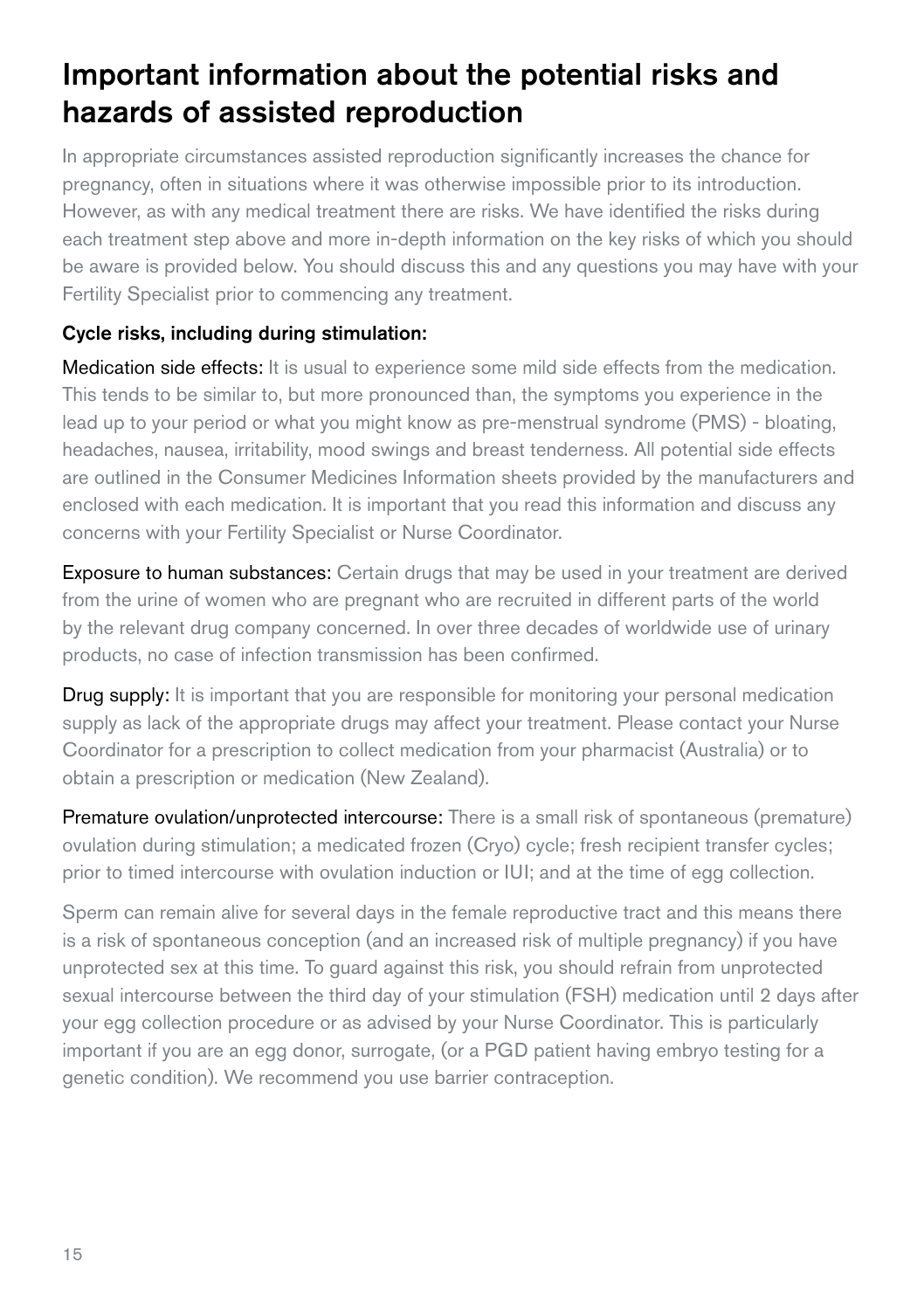Cancellation of a treatment cycle: Although less than 5% of cycles are cancelled, your Fertility Specialist may find it necessary to recommend the cancellation of your treatment cycle. A cycle could be cancelled because:

- Your follicles are not responding to hormone treatment, or ovulate prematurely;
- Your follicles are over-responding to the medication and you are at risk of ovarian hyperstimulation (OHSS);
- Multiple follicles have developed prior to planning timed intercourse or IUI; or
- Unexpected uterine problems (such as fibroids or polyps) are detected on ultrasound examination.
- Cancelled cycle or delay in treatment due to unforseen circumstances (for example an illness or an inability to access services/medications required for safe and effective treatment).

Ovarian Hyper-Stimulation Syndrome (OHSS): This is a condition in which the ovaries produce high levels of hormones/too many follicles. This is associated with fluid moving from your blood vessels into the abdominal cavity and lungs. One out of 3 women have some symptoms of mild OHSS, which are similar to premenstral symptoms, such as abdominal bloating, nausea and weight gain (due to fluid retention) which all resolve without treatment. These same symptoms are worse in women with moderate OHSS. Women with severe OHSS usually have vomiting and an increase in discomfort from swelling of the abdomen and in the worst cases can develop shortness of breath and require hospitalisation. The risk of this is around 1 in 200 (0.5%) of egg collections. In severe cases, OHSS can also result in very enlarged ovaries, dehydration, fatigue and the collection of large amounts of fluid in the abdomen and lungs. Very rarely, OHSS can lead to blood clots and kidney failure, which even more rarely can be fatal. (These symptoms can be exacerbated by air travel, please speak with your Fertility Specialist regarding any travel plans.) If you experience vomiting, diarrhoea, shortness of breath, or pain that has not subsided 40 minutes after taking pain relief, contact your Nurse Coordinator and, if in doubt, present to the nearest Emergency Department. Please let us know if you are hospitalised at any stage during your treatment (for any reason).

Ovarian torsion: In around 1 in 1,000 cycles an enlarged stimulated ovary can twist on itself because the ovary is heavier from more follicles. This twisting can cut off the blood supply and cause acute pain that necessitates immediate hospital admission. Unless corrected quickly by surgery the affected ovary may need to be removed. If you experience vomiting, diarrhoea, shortness of breath, or pain that has not subsided 40 minutes after taking pain relief, contact your Nurse Coordinator and, if in doubt, present to the nearest Emergency Department.

Freeze all embryos: If you are at risk of OHSS or if a problem is discovered in the uterus, or for other reasons such as being unwell, your Fertility Specialist might suggest that you have a 'freeze-all' cycle rather than cancel the cycle completely. In a freeze-all cycle, the eggs are collected, fertilised and cultured to Day 5, but no embryo will be transferred in this cycle and any suitable embryos will be frozen for possible future use.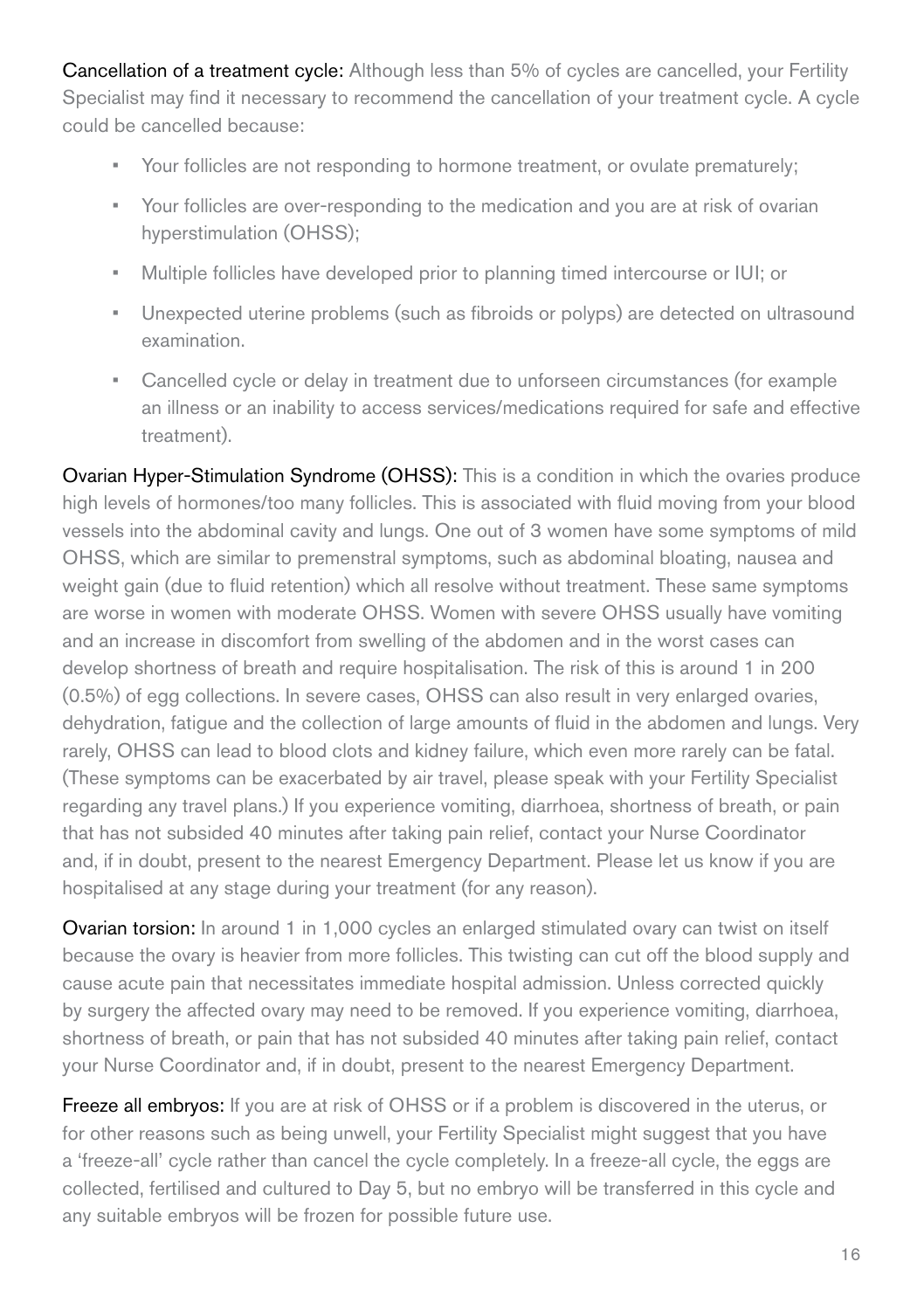Long-term health effects: There have been very few studies examining the long-term health effects of IVF for women, other than some studies relating to cancer. A number of large studies have investigated the relationship between the use of fertility drugs and breast cancer. Combining these studies, the risk of using fertility drugs has been investigated in over 45,000 women and no overall increase in the rate of breast cancer has been found. Ovarian and uterine cancers are much more uncommon and therefore more difficult to study. However, most studies have shown no significant increase in the risk of developing these cancers due to fertility drugs. Some studies have raised questions about whether there is an increase in cancer risk associated with the duration of fertility drug use, or use of specific types of fertility drugs among certain groups of infertile women. To date there is no conclusive evidence that these factors increase the risk of cancer.

Although the findings of these studies are reassuring, it is important to remember that IVF has only been available for just over 30 years and that it is only in the last 2 decades that IVF has been used by large numbers of women. Therefore, questions remain about the very long-term risks of using fertility drugs, particularly for rare forms of cancer. Also, little is known about the effect of fertility drugs in women with a strong family history of breast or ovarian cancer, or in women with a personal history of cancer prior to fertility treatment.

Finally, some studies show that simply having infertility may place a woman at higher risk (i.e. a risk independent of treatment).

## Risks in the Day Surgery/Procedure Area

Effects of Anaesthetic/Sedation: The nature of the anaesthetic or medication routinely used will normally permit you to leave the Day Surgery/Procedure Area after a short recovery period. You must plan to have a responsible adult accompany you home. It is strongly advised that they also stay with you overnight. You should not drive, operate machinery or make important decisions for 24 hours following your procedure.

Complications of Anaesthetic: Our procedures are normally performed under sedation but on occasions it may be necessary to use a general anaesthetic. General anaesthesia has increased risks. It is important that you follow the nil by mouth instructions from your Nurse Coordinator (no food or fluids, including chewing gum for at least 6 hours before your procedure). This will reduce the risk of aspirating any stomach contents into your lungs whilst you are unconscious. More serious complications, including nerve damage and death, are extremely rare. These risks will be explained to you in more detail by your Anaesthetist.

Major Bleeding: Any invasive medical procedure carries a small risk of unexpected bleeding. Major bleeding may rarely occur if there is damage to an internal organ or blood vessel. This risk is probably around 1 in 5,000 to 1 in 10,000. This may require emergency surgery to correct and a blood transfusion if blood loss is severe. Following the procedures involved in your treatment, a small amount of vaginal bleeding is normal. The puncture sites through the vaginal wall will heal quickly and the bleeding will stop, however, this remains a potential site of infection for the next few days. It is safe to use sanitary pads or liners. You should not use tampons for 1 week and you should also avoid saunas, hot water spas and very hot baths.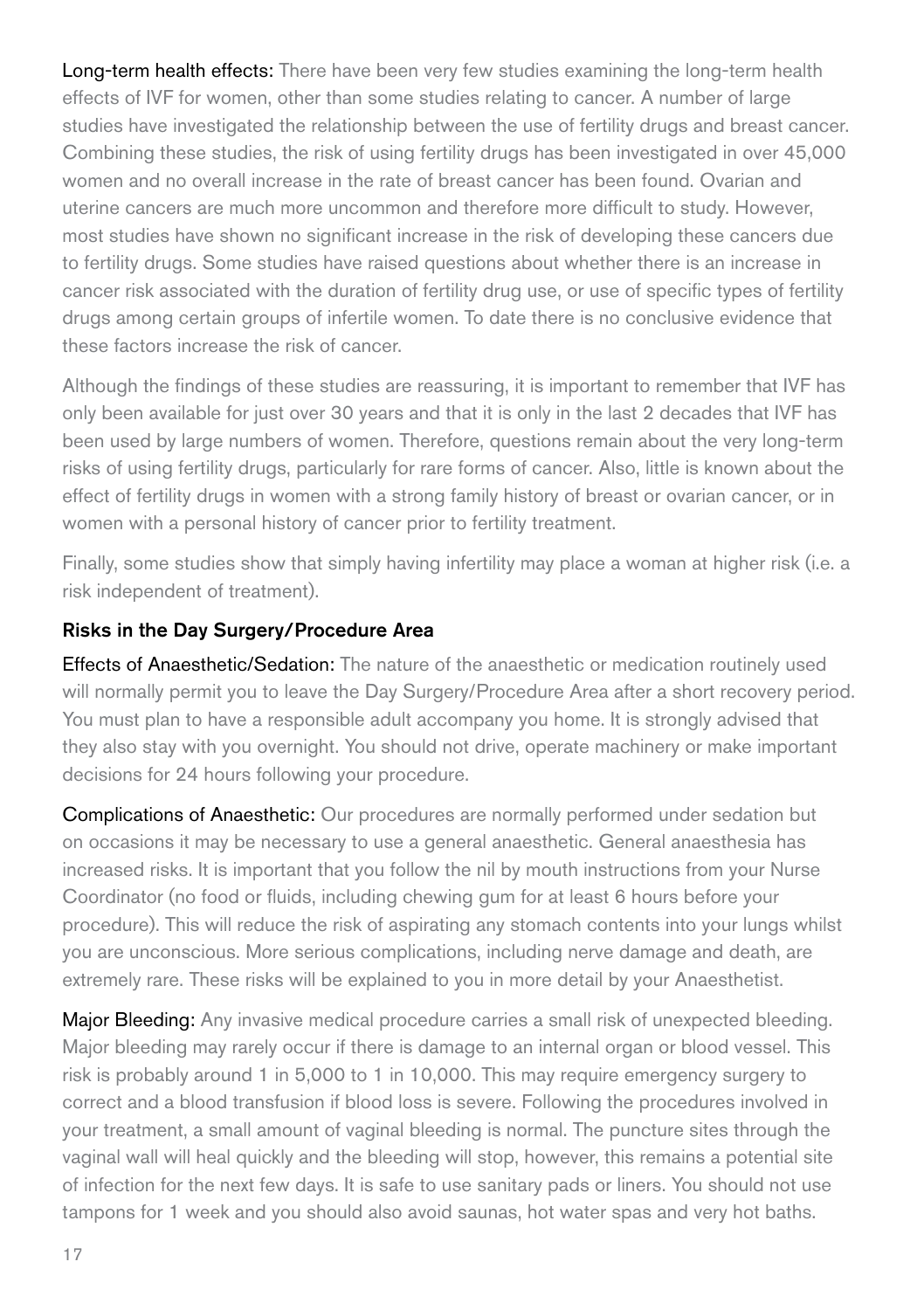Infection: Any invasive medical procedure carries a small risk of infection. Hand hygiene, wearing of protective attire (gloves, scrubs, gowns, evewear and masks for example), high standards of house-keeping and the use of aseptic or sterile techniques and equipment are all part of our service to ensure your timely recovery and to reduce the risk of infection. All needles used for any purpose (such as collecting blood or eggs), and all of the plastic that comes into contact with your gametes or embryos in the laboratory is new. Surgical instruments are cleaned and sterilised after every occasion of use in line with standards that meet or exceed those approved by the relevant state Health Department for day surgery units (Australia) or the Ministry of Health (New Zealand).

Some patients are at a higher risk of acquiring a serious pelvic infection (in particular ovarian abscess) as a result of egg collection. These situations include prior pelvic inflammatory disease, obstructed fallopian tubes (hydrosalpinx), endometriosis, ovarian cysts or difficult to access ovaries. The overall risk of a serious infection is around 1 in 1,000, but higher in these situations.

Additionally, all patients are screened for infection risk on admission to the Day Surgery/ Procedure Area, so that additional precautions may be taken to protect other patients and staff. These additional precautions range from applying dressings to protect wounds/skin, to requesting patients with respiratory symptoms to wear a mask. In severe cases as medically indicated, the procedure may be cancelled or postponed until you are well. You should talk to your Fertility Specialist or Nurse Coordinator if you are not feeling well prior to, or following any planned procedures.

Injury to organs near the ovaries: The physical manipulations required to access the follicles to collect your eggs may occasionally result in injury to the organs near the ovaries, such as the bladder, bowel or blood vessels. Rarely, injury to an adjacent structure such as the bowel or blood vessel can be a severe complication and may require blood transfusions and surgery for repair.

Falls and Injury: The unfamiliar environment of the Day Surgery/Procedure Area, combined with the fact you may have medication during your admission can increase the likelihood of falls and injury whilst in our care. Our Nurses will ask you a series of questions when you are initially admitted to identify any pre-existing conditions and the need for increased resources or supervision during your visit. If you normally use any mobility aids or visual aids, please bring these with you to the Day Surgery/Procedure Area. Our Nurses will orientate you and ensure the environment is as safe as possible, but you should still:

- Take special care when walking or standing, particularly after a procedure where anaesthetic, sedation, or administration of pain-relieving medication has been involved.
- Tell your Nurse or Fertility Specialist if you notice any tenderness or soreness over a bony area or you notice any reddened, blistered or broken skin.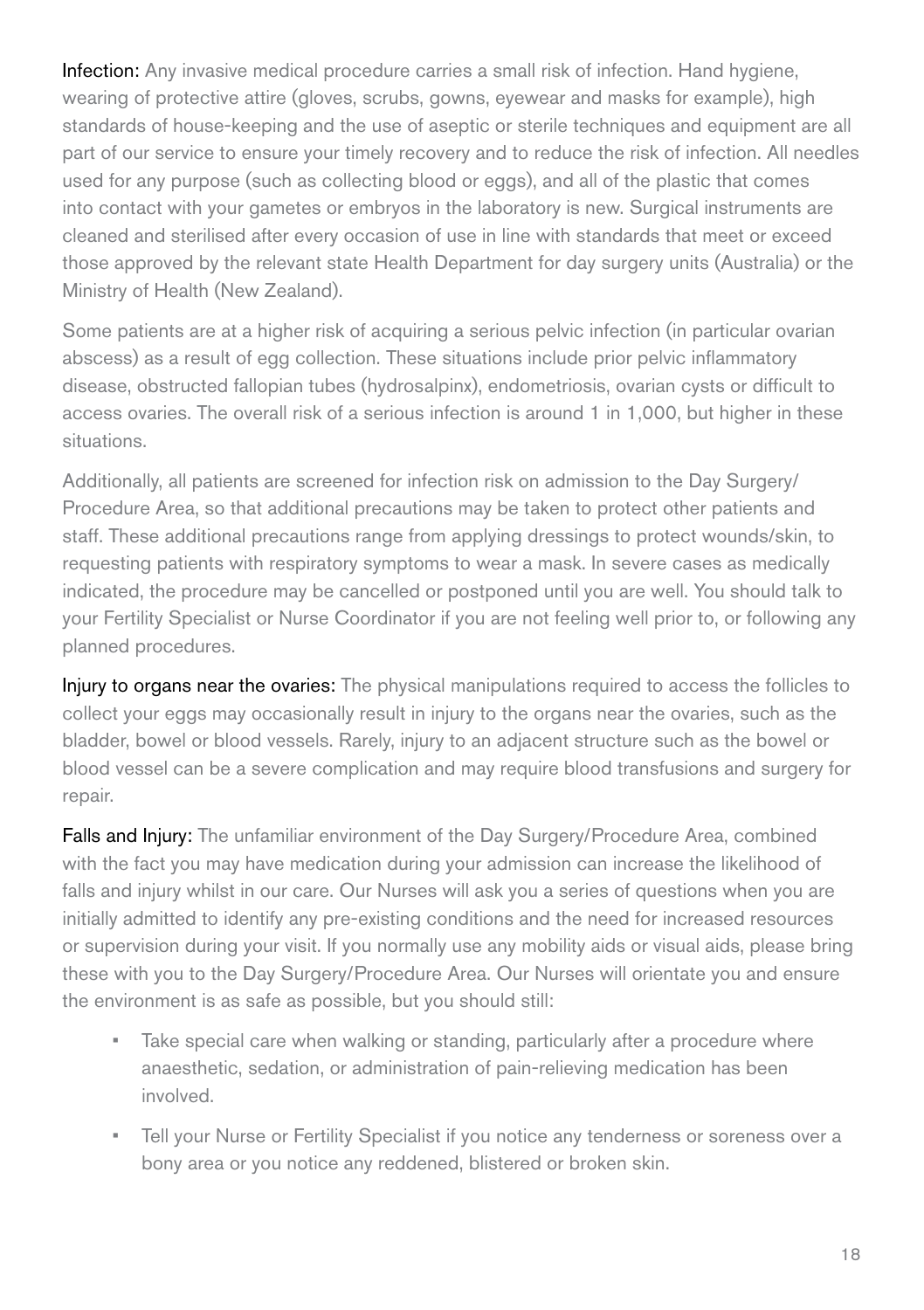### Risks in the Laboratory

Exposure to human and animal substances: During the course of your fertility treatment you will be exposed to a limited set of biological materials.

For couples, we assume that any semen or sperm-containing fluid you or your partner provide the clinic for use in your treatment is that of your partner, with whom you usually have unprotected sexual intercourse. Therefore, we infer that any possible infectious or genetic hazards brought about by using the semen or sperm you give us are not new.

In the case of donated semen, the gametes must come from a donor quarantined for at least 4 months:

- (i) with us; or
- (ii) Another gamete bank appropriately licensed or accredited in accordance with relevant legislation; or
- (iii) An overseas gamete bank that uses the same screening criteria against infectious diseases as is required by law and by regulation in Australia and New Zealand.

In the case of donated eggs, there is a potential for transfer of infectious agents which we reduce by; i) creating embryos and freezing for a quarantine period before transfer or ii) freezing eggs for the quarantine period. In some cases your Fertility Specialist may consider that the risks from treatment are low enough to warrant you considering a waiver of the quarantine period to permit a fresh transfer. This will be discussed with you by your Fertility Specialist and you will be asked to sign a consent document regarding the infection risks.

Many substances and supplies are used in laboratory culture systems. These are always purchased from the most reputable suppliers and are of the highest possible grade of purity. However, whilst the best possible care is taken in their use, we cannot guarantee that impurities or contaminants that affect laboratory results might not occur. In particular, human albumin forms part of the culture solutions used to prepare gametes and embryos, and some of this albumin is therefore transmitted along with transferred eggs or embryos. The albumin is prepared by prolonged heat treatment that kills viruses. It is purchased from overseas suppliers and is a pharmaceutical quality product. The enzyme (hyaluronidase) that is used to prepare eggs for ICSI is derived from animals and is also prepared by prolonged heat treatment. The use of these products is standard in IVF programs everywhere and to date there have been no reported disease complications from their use.

Infection: There can occasionally be an undetected infection within the female reproductive tract. Some of this infective material may be collected with the eggs. Because the culture solutions used in the laboratory are designed to promote biological growth, the infection can grow in the embryo culture dishes and destroy the embryo(s).

Handling error: The provision of assisted reproductive treatment is a highly specialised area and involves human manipulation of your gametes (eggs and sperm). Gametes and embryos can only be seen under the microscope. Very precise movements and manipulations of your gametes and embryos must be undertaken in the laboratory. It takes years of training to 19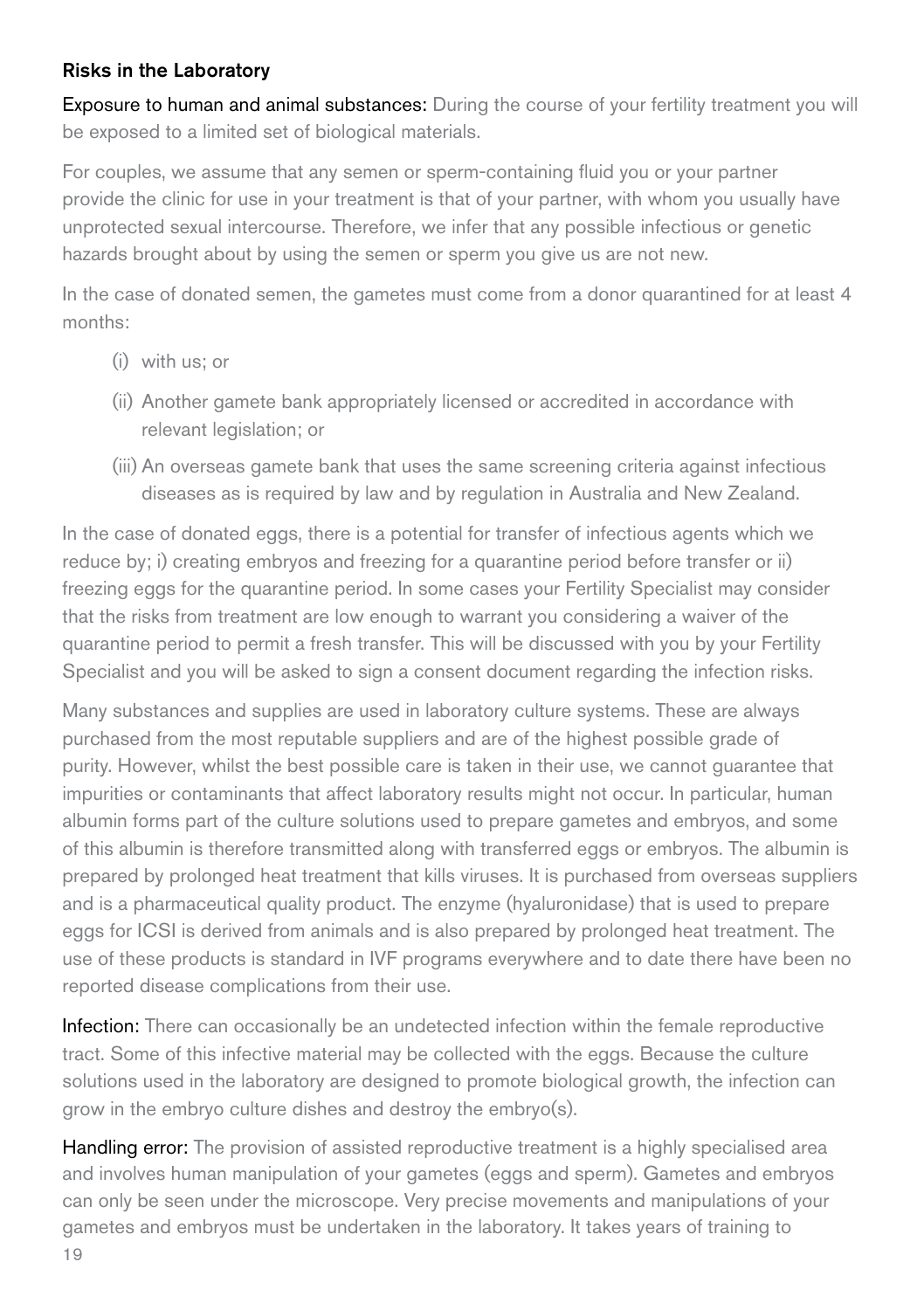become a competent Scientist. Nevertheless, occasional handling errors can still occur even by the most experienced Scientists. There are circumstances where there will be no embryos to transfer, which is not due to human error. However, very rarely, an embryo (or gamete) loss is due to human error that was preventable. Everything that we do is designed to avoid such incidents. However, if such a loss does occur, you will always be fully informed of the circumstances and supported. We will, at your election EITHER refund the relevant cycle fees to you OR re-provide treatment at no out of pocket cost to return you to the situation you would have been in, but for the incident. These circumstances are very rare and you will always be fully informed of any incident that affects your treatment.

External factors: We are not (and will not be) liable in circumstances where there has been an error, mistake, failure, damage or loss caused by, or caused in substantial part by, circumstances or people beyond our direct control or practical ability to detect. This includes, but is not limited to situations of damage or loss caused by:

- Faulty or defective or, in retrospect, sub-optimally designed equipment or consumables that have been used in accordance with manufacturer's instructions and/or maintenance schedules and/or generally accepted practice; and
- Events including natural disasters and catastrophic accidents not attributable to our conduct, whether innocent, intentional, negligent or malevolent;
- A person or persons or company or government agency outside of our control, including but not limited to criminal acts, acts of terrorism, changes to laws or regulations, industrial action, third party corporate collapse or orders of a court.

Health risks for children conceived by ICSI: After intracytoplasmic sperm injection (ICSI) there is a slightly increased chance of health risks for children. Whether this is due to the laboratory process itself, or whether it is due to the inherent sperm problem that has led to the need for using ICSI, is unclear. Your Fertility Specialist can discuss the specific risks with you. It is advisable for men with significantly low sperm counts to have genetic tests performed to detect causes that can increase these risks before starting ICSI treatment. These include testing for:

- The genes associated with Cystic Fibrosis;
- Changes in the number of sex chromosomes; and
- Errors in the Y chromosome.

There is also a higher risk that an unknown genetic cause of male factor infertility might be passed on to male children.

No fertilisation or embryo development: Fertilisation can fail and fertilised eggs can fail to divide or undergo development properly. The reason can lie with the sperm, with the egg or both.

Sometimes it can lie with the laboratory. There are occasional genetic causes of difficulty with eggs or sperm which might not become apparent or be suspected until you have undergone one or more cycles of treatment.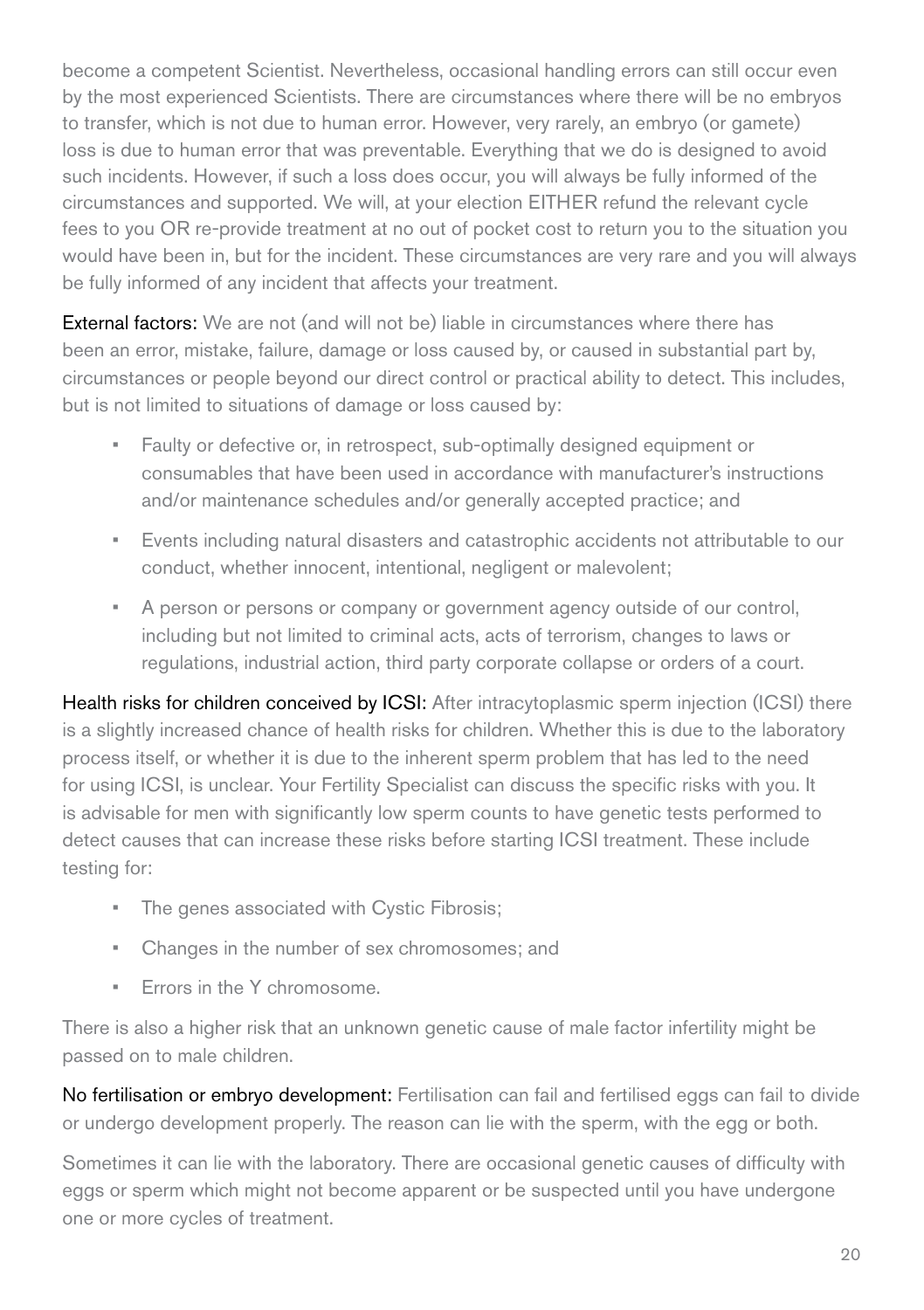PGD/PGS biopsy (Australia only): It may be that not all embryos will be suitable for embryo biopsy and GeneSure analysis, but in some cases could develop should they be transferred to the uterus. Your Fertility Specialist may discuss transferring embryos that have no information available and inherently would then have the same risk of carrying the condition for which PGD was considered.

### False diagnosis with PGD/PGS (Australia only):

All medical tests have a small risk of an incorrect result. This means either:

- False negative where the chromosome count is normal; or where no abnormal gene is identified, but the embryo is actually abnormal or affected by the genetic disease in question. This may be caused by contaminated genetic material or a mixture of normal and abnormal cells in an embryo or a faulty test result that has failed to identify the abnormal genes or chromosomes.
- False positive where an embryo is diagnosed as having abnormal chromosomes or having the genetic disease in question, but this does not represent the true status of the embryo. This is usually caused by a mixture of normal and abnormal cells in an embryo, but a faulty test or contaminated genetic material can also be a cause.
- No diagnosis due to failure of development or inconclusive genetic results, the genetic status of the embryo may remain unknown. As such, these embryos would inherently have the same risk as an untested embryo of carrying the condition for which PGD/PGS was considered and should be transferred at your own risk after consultation with your Fertility Specialist.

Due to the tiny amount of material available for testing, PGD/PGS as a process is less accurate than prenatal diagnosis by amniocentesis or chorionic villus sampling (CVS). Also, even in a blastocyst, embryo cells are not in the final form that they will have as a fetus and placenta after implantation. PGD/PGS does not completely exclude errors as the embryo can continue to change as it develops further. So even if you have PGD/PGS, you should still have the usual first trimester pregnancy screening tests that you and your pregnancy carer would otherwise consider.

Following PGD/PGS analysis, affected and/or abnormal embryos are classified as clinically unsuitable. They may be used for training purposes or frozen for future follow-up confirmation testing or possible research (your consent for research would be sought separately).

PGD/PGS (Australia only) may reveal new genetic information: If undergoing PGD/PGS it is important to note that the molecular genetic testing can reveal information that you may not have been aware of before embarking on treatment, this could include information about the parentage of those individuals being tested.

New knowledge: Assisted reproductive services are constantly evolving and new knowledge can alter the information provided to patients. We encourage patients to stay informed and visit our website(s). Once you are no longer receiving treatment, we do not have an obligation to inform you of new information that may or may not turn out to be relevant.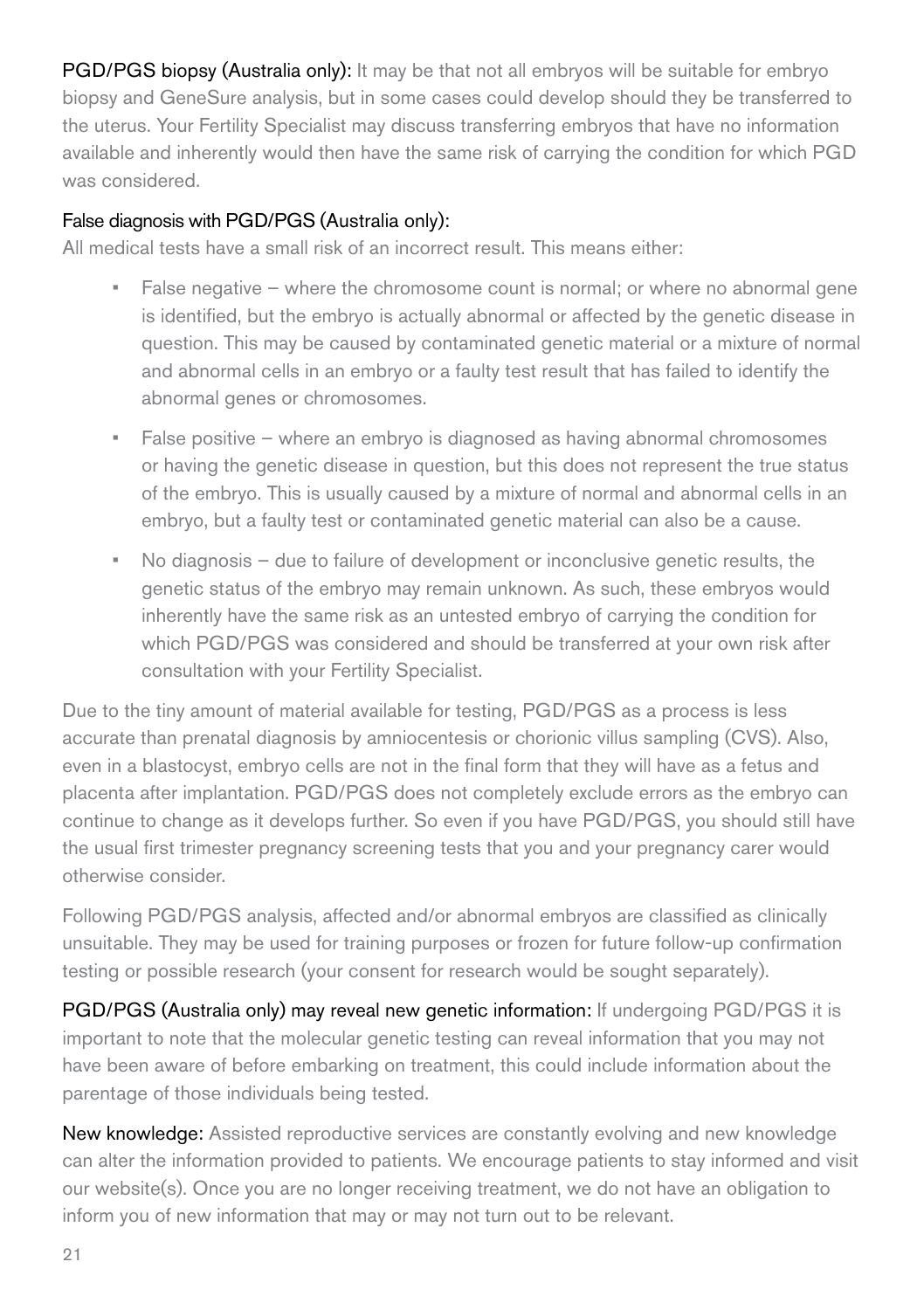The long-term effects of the technological interventions on patient or children who result from them are not fully understood. The newer or more innovative the procedure, treatment or test the more uncertainties, hazards, or risks there could be and these uncertainties, hazards, or risks are inherent in assisted reproductive services and cannot be entirely eliminated.

### Risks during pregnancy

You may not fall pregnant: Not all embryos that are transferred will result in a pregnancy. The embryo may fail to implant, or when a pregnancy is established it may not carry to term. This may be for various reasons, including, the energy stored in the embryo(s), chromosome abnormalities or other physical causes.

Ectopic pregnancy: The embryo may occasionally implant within the fallopian tube or elsewhere instead of the uterus. If you are pregnant and experience a sharp, stabbing pain (that has not subsided 40 minutes after taking pain relief); vaginal spotting or bleeding; dizziness or fainting; low back pain or low blood pressure (from blood loss), call your Nurse Coordinator immediately and, if in doubt, present to the nearest Emergency Department. There is a 1 in 50 risk of an ectopic (tubal) pregnancy (potentially higher if you have a past history of tubal damage). If an ectopic pregnancy occurs, you will usually need medication to end the pregnancy or surgery to remove it.

Miscarriage: The rate of pregnancy loss or miscarriage following IVF is similar to the rate following natural conception, with the risk increasing with the mother's age. The rate of miscarriage may be as low as 1 in 7 for women in their 20s to more than 1 in 2 for women in their mid-40s.There may be a genetic cause of the miscarriage including chromosome errors in the parents or fetus; or there may be a physical reason. If you experience recurrent miscarriage, your Fertility Specialist can arrange investigations of the cause. Preimplantation Genetic Screening (PGS) can be of assistance in some situations (where available).

Multiple pregnancy risk: We would like to help you grow your family one baby at a time. If you have had trouble conceiving, the idea of having 2 babies at one time could be appealing. However, multiple pregnancies place an increased physical burden on the mother, including an increased risk of miscarriage, high blood pressure, bleeding and premature birth and death of the babies. Severe prematurity is much more likely when carrying twins, leading to abnormalities and developmental delay. The risk of a fetus dying in utero is up to 10 times higher for twins compared to singletons; rates of cerebral palsy are up to 4 to 7 times higher. These risks are even higher for triplet and higher order multiples. Premature babies can have difficulty with breathing, feeding problems and other developmental delays. Even if normal, caring for more than one baby can cause challenges associated with emotional, physical and financial stress.

Furthermore, there is the potential for one of the fetuses to be chromosomally normal and the other abnormal; this has the potential to put the entire pregnancy at risk.

For these reasons, the Reproductive Technology Advisory Committee (RTAC) requires clinics to recommend no more than one embryo is transferred in the first treatment cycle of an IVF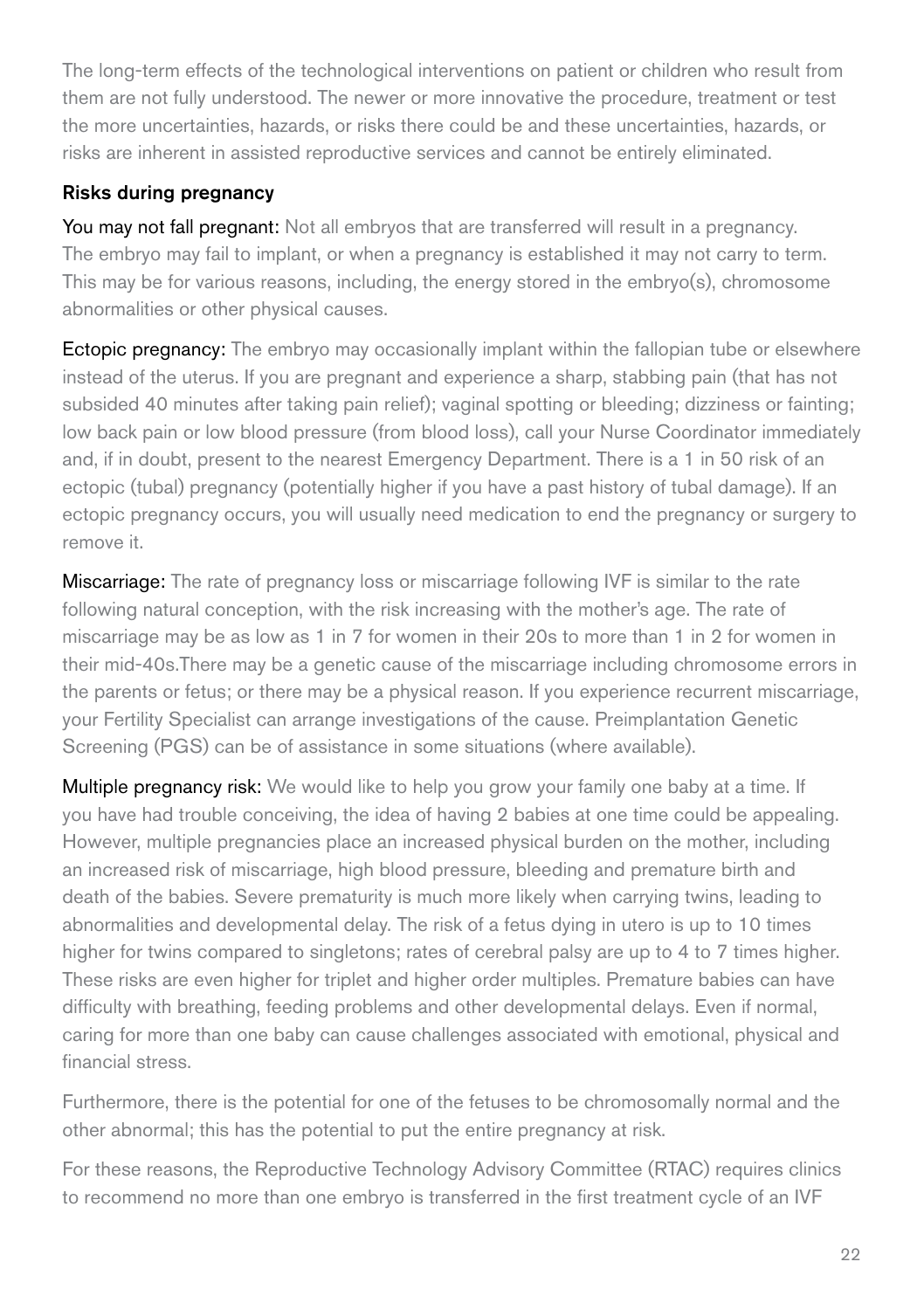cycle where the female is less than 35 years. We generally only transfer one embryo. Also, an embryo can sometimes divide to produce two or more embryos, creating identical twins. The risk of a twin pregnancy after a single blastocyst transfer is approximately 1 in 100. The risks of birth defects and still birth(s) are often higher with identical twins, depending on whether they share the placenta. In certain circumstances, such as advanced maternal age of the woman, or previous unsuccessful treatment, we may consider transferring two embryos following detailed consultation with your Fertility Specialist.

Outcomes for babies: Every pregnancy, whether conceived naturally or by assisted reproduction has a risk that the baby may be born with a serious medical condition, either from a chromosome error or the combination of genetic material from both parents. There may be as yet, unknown inherited genes which are the cause of infertility. The risk of birth defects in children conceived naturally is 1 in 50 to 1 in 33 (2-3%) whereas the risk of birth defects in children conceived by IVF is estimated by the American Society for Reproductive Medicine (ASRM) to be 1 in 38 to 1 in 26 (2.6-3.9%). Also, there may be an increased risk of sex chromosome abnormalities, hypospadias (urinary opening not at the tip of the penis) and imprinting disorders when intracytoplasmic sperm injection (ICSI) is performed as part of IVF. There may be other rare conditions that are more common in children born after IVF; for example Beckwith-Wiedemann syndrome which is thought to be increased from about 1 in 14,000 to 35,000 in spontaneously conceived babies to about 1 in 4,000. For up-to-date information you should consult your Fertility Specialist. You should not assume that genetic testing or PGD is automatically conducted.

# Getting ready to start - information we would like you to be aware of

We would like to assist you to be in the best possible state of health and preparation before commencing treatment with us. We recommend you consider the following information before starting treatment.

Have a check-up: Before starting assisted reproduction and possibly pregnancy it is ideal to have a check-up by your GP. You should ensure that you:

- are up-to-date with your Pap test;
- have had a recent breast exam, ruling out any unexplained lumps;
- have been immunised against rubella (German measles), varicella (Chicken pox), whooping cough and influenza;
- have had all viral screening blood tests, vaginal swabs, diagnostic ultrasounds and sperm tests as ordered by your Fertility Specialist; and
- know your blood group.

If you do not have a GP, Clinic GPs are available for appointment in the Kent St, Sydney (1300 367 198) and Genea Hollywood Fertility (08 9389 4200) clinics.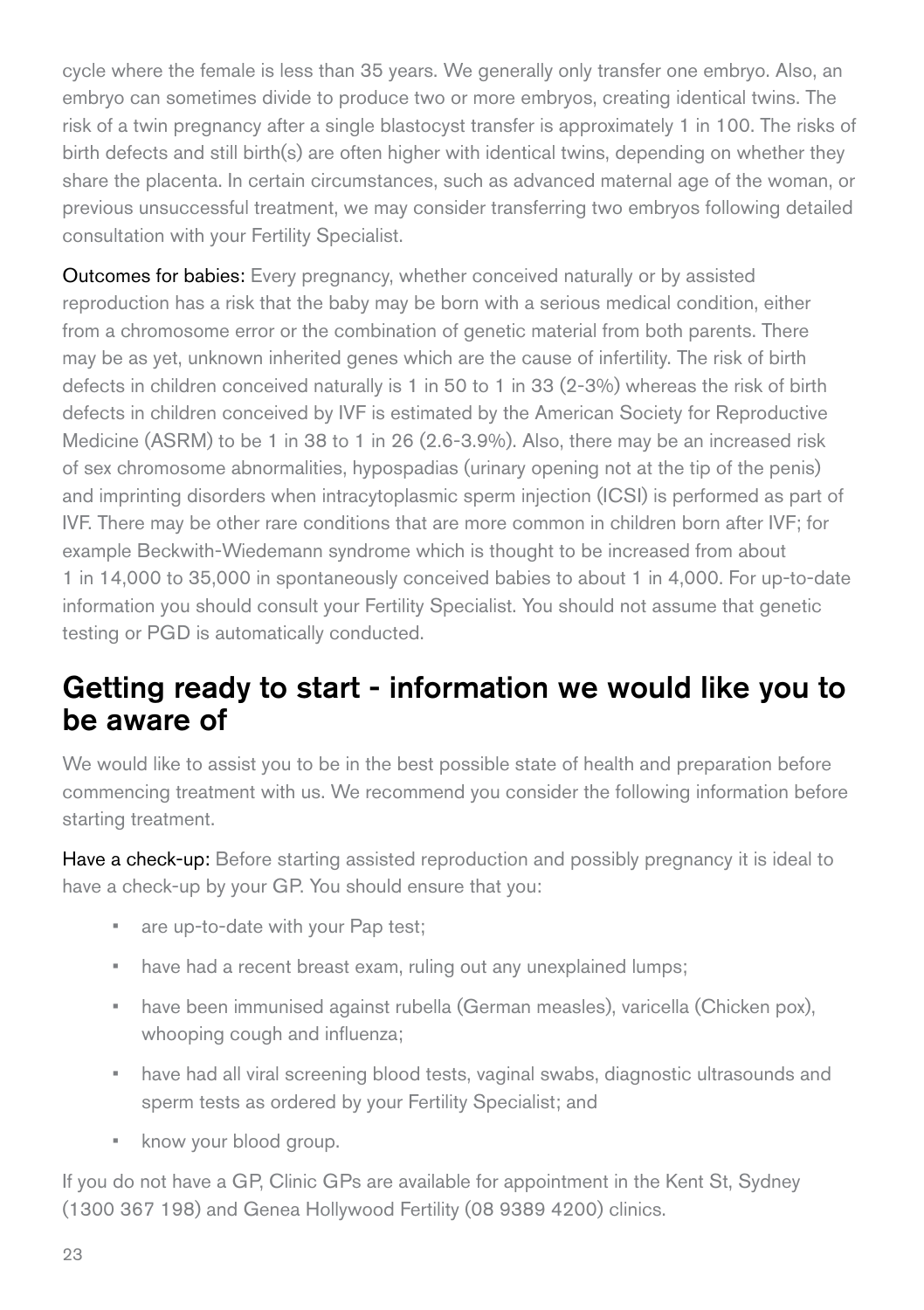Consider genetic screening to reduce your risk of conceiving a child with a serious genetic syndrome. Discuss this with your Fertility Specialist.

Nutrition and supplements: You should follow a nutritionally adequate diet and, where this is not possible, talk to your Fertility Specialist about the value of supplementation or alternative dietary advice. You must be careful to not take more than the recommended daily allowance of Vitamin A, because higher amounts can cause birth defects. Taking extra folic acid before and after the time of conception greatly decreases the risk of spina bifida. It is recommended you take at least 0.8 mg per day (unless otherwise directed by your Fertility Specialist). Many women also require supplementation of vitamin D and iodine.

Herbal preparations contain active ingredients that are not standardised and their mechanism of action is largely unknown. We recommend you discuss your supplement regime with your Fertility Specialist prior to commencing treatment.

Weight: An increased body mass index (BMI) in women and men can reduce the chance of pregnancy and success with IVF and in women, significantly increase the risks from IVF procedures and the risks in any achieved pregnancy. If your BMI is greater than 35, national guidelines recommend against assisted reproduction and your Fertility Specialist may not treat your infertility until you attempt to lower your BMI. If you need assistance, we can refer you for weight and lifestyle management.

Smoking and recreational drugs: Cigarette smoking is harmful to sperm, eggs, and very early embryos. If you are a smoker we encourage you to stop smoking now. Any recreational drug or steroid use should be stopped completely.

Genetic testing: We recommend that you consider your family history (where possible) and ensure you have discussed your detailed medical and family history with your Fertility Specialist. There are tests for genetic diseases available that should be considered depending on your particular medical or family medical history, age or ethnic origin as it might be possible to test for your carrier status and prevent transmission of genetic disorders to your future children. It should never be assumed that any kind of genetic testing will be performed unless this has been specifically discussed and agreed to.

If you carry a gene mutation that gives a significant risk of conceiving a child with a genetic condition, or a chromosome change that could cause miscarriage or the birth of an affected child, it's likely our PGD Scientists could design a PGD test for your embryos to reduce the risk of transmission. New Zealand patients can discuss options for accessing PGD testing in Australia.

Your psychological wellbeing: Your fertility treatment may add extra stress and increase the strain on your relationships. These feelings may also be increased by the side effects of the medications. The treatment process can mean that some people experience a roller coaster of emotions depending on the length of treatment and its outcome. We provide counselling services that can greatly assist managing this emotional impact. You may want to consider meeting one of our team of dedicated Counsellors before or during your treatment. More information is available: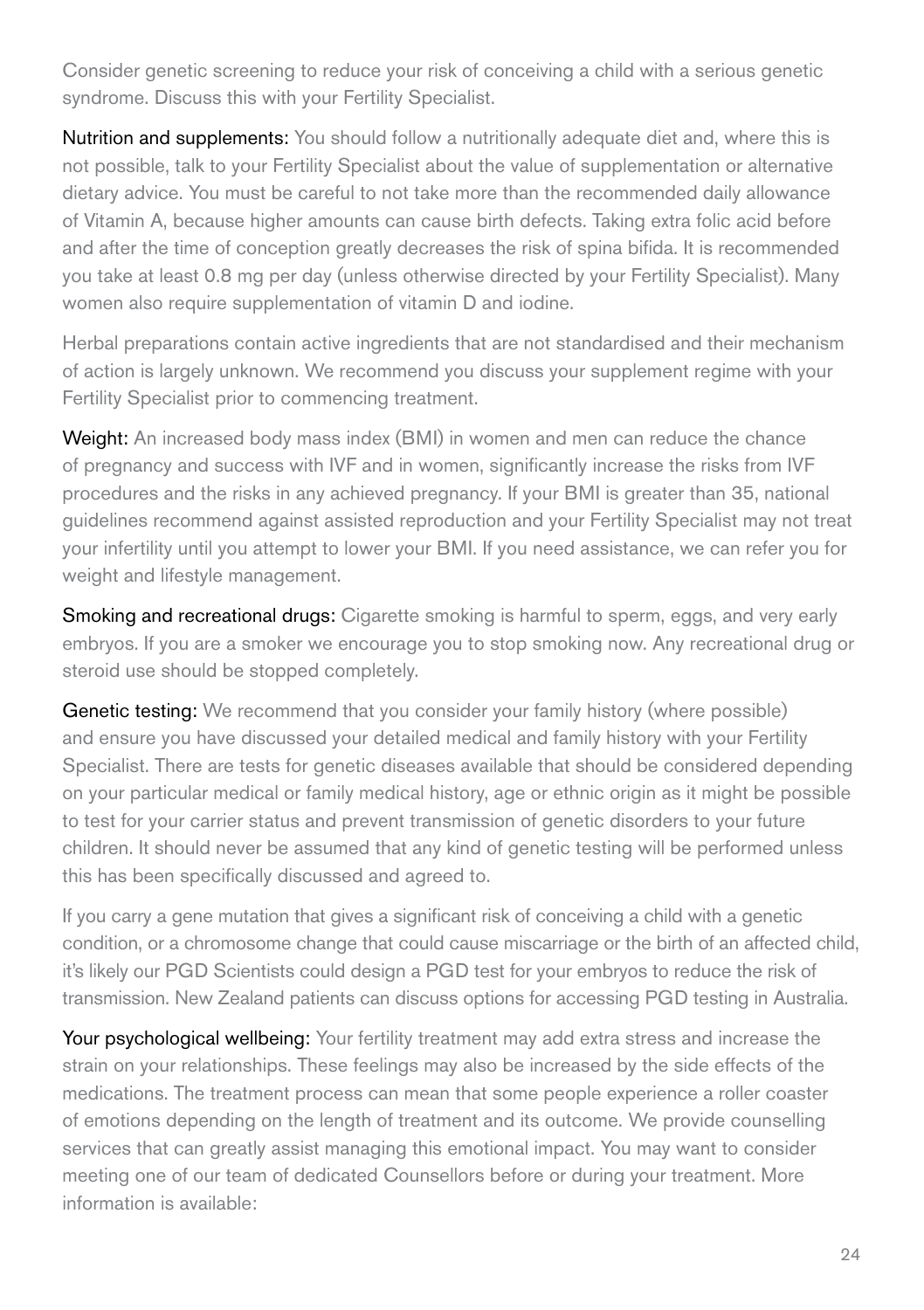### Australia

www.genea.com.au/counselling or by contacting 1300 361 795. External support can also be accessed through the consumer support group, ACCESS www.access.org.au.

### Western Australia

www.hollywoodivf.com/im-a-patient/counselling

### New Zealand

www.geneaoxford.co.nz/counselling or by contacting 0800 377 894. External support can also be accessed through the consumer support group, Fertility NZ. You can find out more about Fertility NZ by visiting their website www.fertilitynz.org.nz.

Even though we understand that you may be frustrated, we will not tolerate verbal or physical abuse or discriminatory behaviour towards staff members, other patients or external contractors. We have a duty of care to provide a safe working environment for our staff and to provide the safest most supportive environment for our other patients. This also includes discriminatory behaviour towards staff and other patients e.g. comments based on ethnic background, current pregnancy or physical disability. We understand that this is a difficult time and we will do everything in our power to support you.

The consenting process: You will be provided with consent documentation in advance of your treatment. A consent form is a legal document which gives permission for treatment and acknowledges that you accept the risks and benefits of the treatment. It is your decision whether to be treated (or to continue treatment). It would be a criminal offence for us to provide treatment without your consent. Before you commence your treatment it is important that you understand the procedures your Fertility Specialist is planning for you and the potential risks and benefits. This booklet is an outline to your treatment, but you should talk with your Fertility Specialist or Nurse Coordinator if you have any questions before you sign the consent forms. Depending on your type of treatment, you will be required to sign one or more consent forms. Your circumstances may change over time. You may complete your family, or simply decide on no further treatment. Some couples may separate. You are able to withdraw your consent for treatment at any time by advising us, in writing.

Please note that where embryo transfers are concerned, consent is required from both partners. We will not, for example, undertake a frozen embryo transfer cycle (Cryo) unless there is signed consent to do so, from the patient's partner.

Nothing in the consent forms seeks to exclude or limit the application of any applicable legislation. We are not (and will not be) liable in circumstances where there has been damage or loss caused, or caused in substantial part by events or actions beyond our control or practical ability to detect, including but not limited to accidents not attributable to our conduct, changes to laws or regulations, industrial action or orders of a court.

Preparing for the future: Consideration should be given to the future outcome of any eggs, sperm or embryos that result from your treatment. This includes both what you would like to happen to gametes/embryos that are in excess to your reproductive needs and in the event that one or both partners die, you separate, or become unable to vary your instructions. 25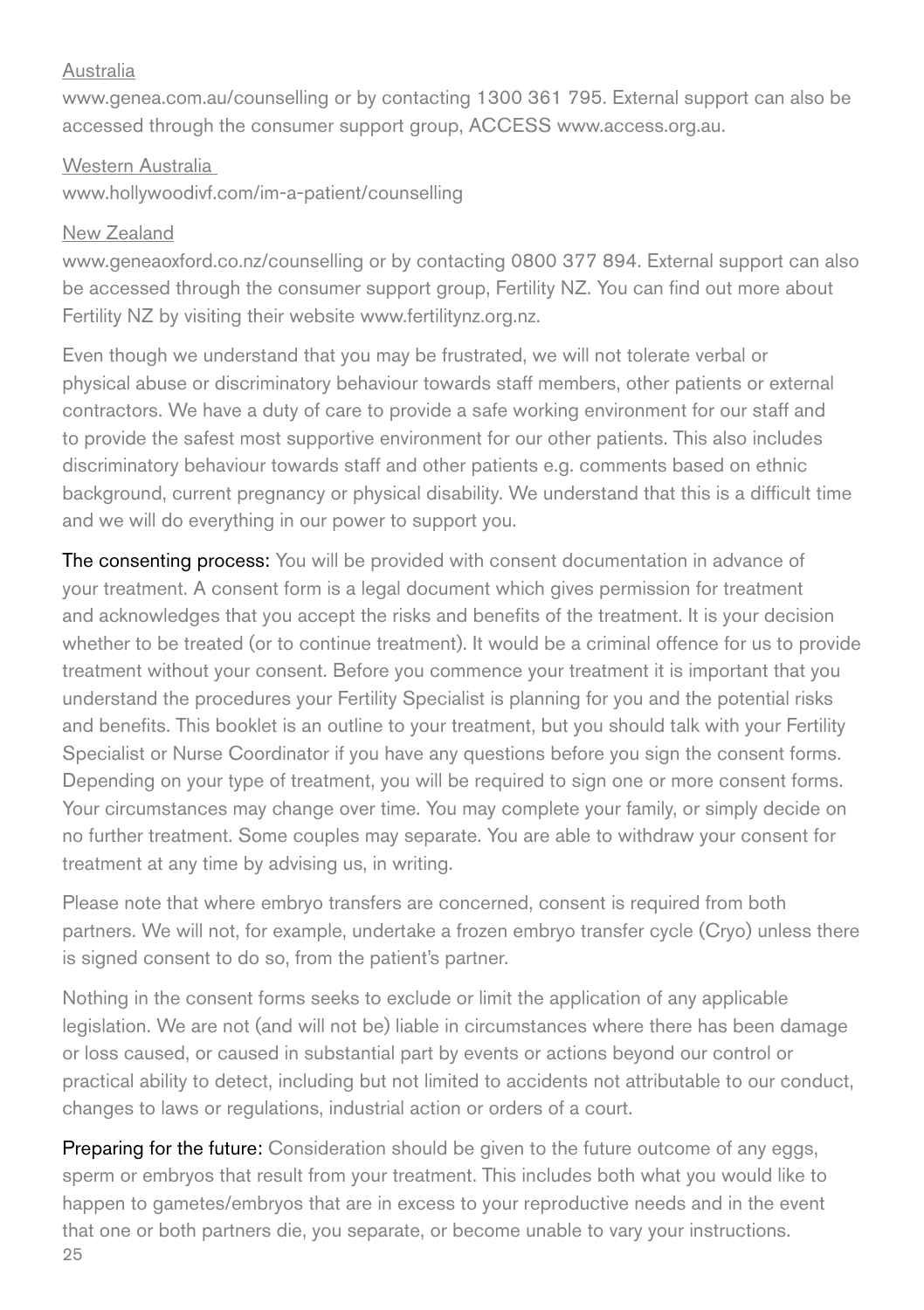Our team can assist you in considering your options and our Counsellors are available to help you make a decision that is right for you. You should include instructions in your Genea consents and we recommend that you also include details in your Will(s).

Legislation, regulations and guidelines vary between State and Country jurisdictions. We recommend that you read your Genea consents carefully and also consider whether legal advice is appropriate for your particular situation.

These rules may restrict (or prohibit) the use of reproductive tissues after death, especially in the absence of written consent. In the event of no instructions, impractical or conflicting instructions, gametes/embryos may be discarded upon the death of either partner without requiring further consent.

# Charter of Patient Rights

In Australia, we have adopted the principles of the Australian Charter of Healthcare Rights, which is an initiative of the Australian Commission on Safety and Quality in Health Care. You can find out more about the Australia Charter of Healthcare Rights by visiting the Commission's website: www.safetyandquality.gov.au where you will find additional resources and access to alternative versions including audio, Braille and translations.

In New Zealand, we have adopted the principles of the Code of Health and Disability Services Consumers' Rights. You can find out more about the Code by visiting the Health and Disability Commissioner's website: www.hdc.org.nz or by phoning 0800 555 050. You will find a brochure detailing the Code of Health and Disability Services Consumers' Rights included in your Consents pack. Please take a moment to read the Code as it explains your rights as a consumer.

- 1. Access A fundamental right to adequate and timely healthcare. We will provide you with access to appropriately trained healthcare professionals during your treatment; facilitate appropriate referrals as required and provide you with the tools to access the care you need. You can contribute to the right of access during treatment by informing us of your needs and any changes in your circumstances, being available to receive your instructions and results, being on time for your appointments and ensuring timely payment of any fees. Sometimes healthcare may be provided by external health practitioners. Please be aware that as a private healthcare provider, we reserve the right to cease treatment or discontinue the storage of gametes/embryos if fees remain outstanding.
- 2. Safety A right to safe and high quality care. You can contribute to the right of your safety by alerting your Fertility Specialist and/or your team if you are unsure about what is happening to you, or if you think something has been missed in your care, or if there are any circumstances that might make your healthcare riskier. We request that all staff and patients are treated with respect. Please make suitable arrangements for care of your children when you visit us – our staff are not permitted to care for your children. Medical equipment in our clinics may be hazardous to children and Department of Health license requirements do not permit children in the Day Surgery at any time. Please be aware that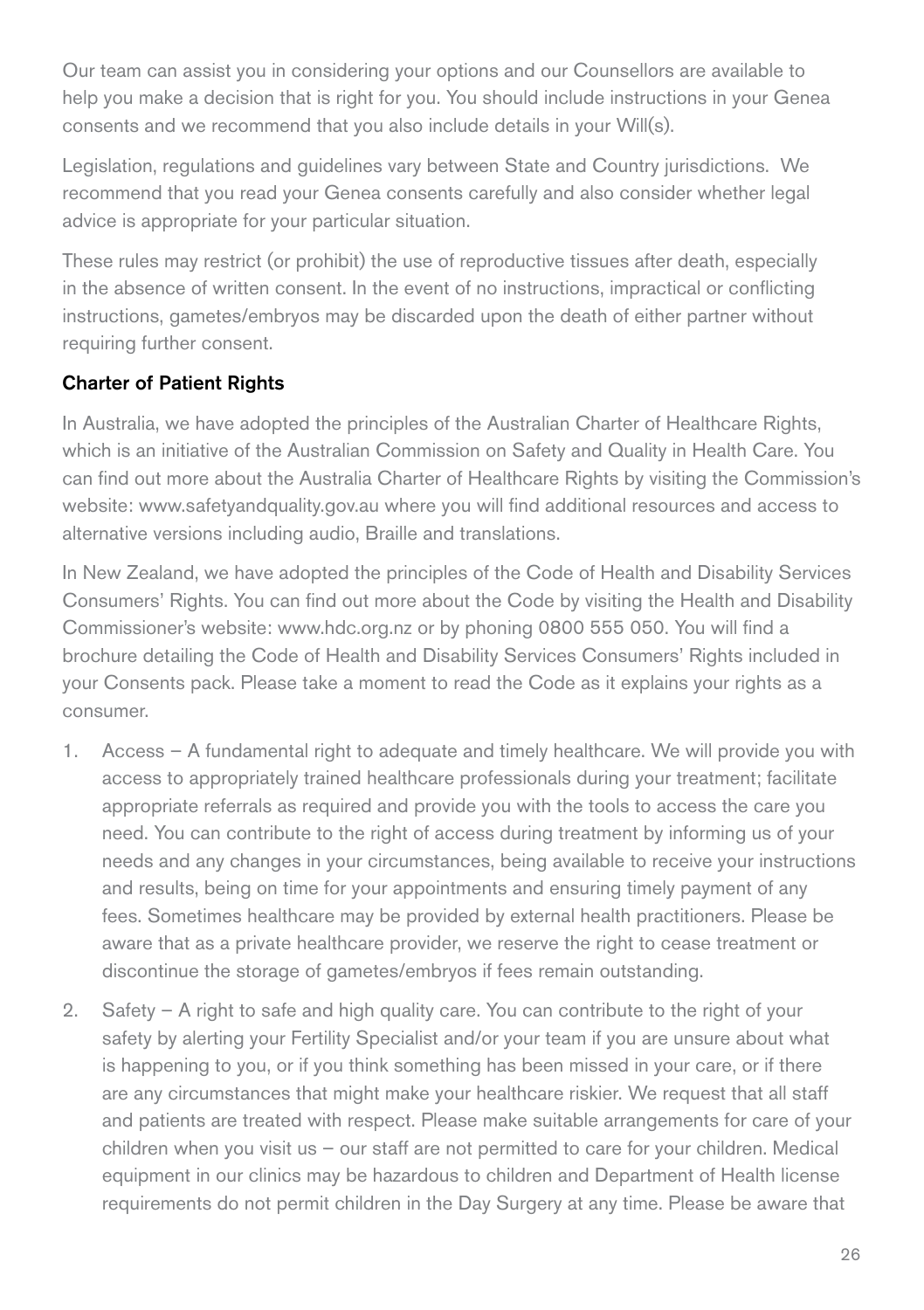we have a duty of care to refuse or discontinue treatment if your actions compromise the safe delivery of your care/ treatment, or the safety of others.

- 3. Respect A right to be shown respect, dignity and consideration. You are entitled to receive care in a way that is respectful of your culture, beliefs, values and individual circumstances. It is important to tell your Fertility Specialist and your team of any special requirements you may have and any changes in your circumstances. You can also contribute to the right of respect by being mindful and considerate of our staff and other patients. Some of our patients have told us that the presence of children in our waiting areas is distressing. Where possible we request that you please make alternative arrangements.
- 4. Communication A right to be informed about services, treatment, options and costs in a clear and open way. Your Fertility Specialist and your team will tell you about the care you are receiving and help you understand what is happening. You can contribute by being open and honest, being available to receive results and instructions and attend appointments as required during your treatment. To understand the instructions given to you, we encourage you to ask questions if you would like more information. We can arrange an interpreter for you if English is not your first language.
- 5. Participation A right to be included in decisions and choices about care. Your Fertility Specialist should give you a clear explanation of your diagnosis, your treatment and any associated risks, as well as other treatments available. When you become our patient you will receive information about your proposed course of treatment, including medications and side effects, and anticipated procedures. You will also be provided with detailed information about our fees, including any likely out-of-pocket costs. You are encouraged to ask questions if you are unsure about what is happening or you'd like more information. Involve your support people or family if this makes you more comfortable and sure.
- 6. Comment -A right to comment on care and have your concerns addressed. We are committed to continuously improving our service and your feedback is important to us. From time to time we may contact you for quality assurance purposes to offer you the opportunity to provide feedback. If at any time you have any specific feedback or concerns about any aspect of our service, please raise this with us by calling:
	- New South Wales and Victoria (02) 9229 6420; in writing to Patient Experience Manager, Genea, Level 2, 321 Kent St, Sydney NSW 2000; or through our website www.genea.com.au/feedback.
	- Western Australia (08) 9389 4200; or in writing to Genea Hollywood Fertility, Locked Bag 2001, Nedlands 6909; or through our website www.hollywoodivf.com/feedback
	- New Zealand General Manager 0800 377 894; or in writing to Genea Oxford, Level 1, 132 Peterborough Street, Christchurch Central, Christchurch 8013; or through our website www.geneaoxford.co.nz/feedback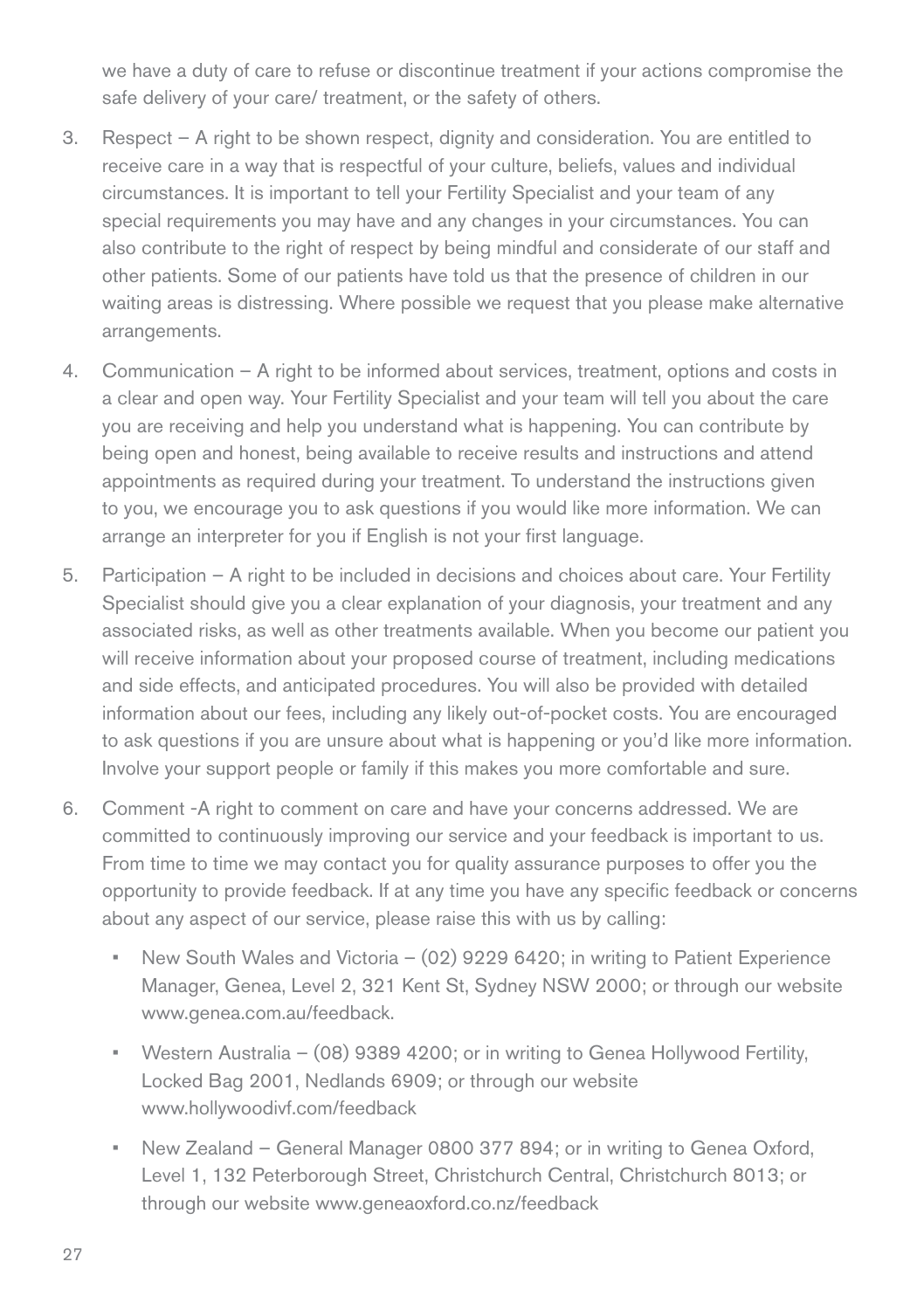You may also address concerns about us to your relevant Health Complaints Commissioners:

- Australian Capital Territory Health Services Commission (02) 6205 2222 or email: human.rights@act.gov.au
- New South Wales Health Care Complaints Commission (02) 9219 7444 or email: hccc@hccc.nsw.gov.au
- Western Australia Health and Disability Service Complaints Office (08) 6551 7620 or email: mail@hadsco.wa.gov.au
- Victoria Health Complaints Commissioner 1300 282 113 or online via www.hcc.vic.gov.au/contact or email: hcc@hcc.vic.gov.au
- New Zealand Health and Disability Commissioner 0800 11 22 33 or email: hdc@hdc.org.nz
- 7. Privacy a right to privacy and confidentiality of provided information. The personal information you share with us during your treatment will be safeguarded in accordance with Australian Privacy Principles/Privacy Act 1993 (NZ) and in accordance with our Privacy Policy. Over the page is our Privacy Collection Statement which we are required to make available to individuals at or before we collect personal information.

# Genea Privacy Collection Statement:

We collect personal and health information from individuals enquiring about or seeking health services. We may collect your information in the following ways:

- during conversations with you, over the phone or face to face
- through your use of our website
- from your referring doctor, other treating doctors or Fertility Specialist
- when you complete our forms and paperwork

Sometimes we may obtain health information about you from a third party ie your partner or other family member (when it is not practical to obtain it from you). This information will always be confirmed with you when it does become practicable to do so.

All information is held securely on an Australian based information platform.

If any of the personal or health information you provide is not accurate or complete, it may detrimentally affect the services that we can provide and may result in us being unable to provide you with our services.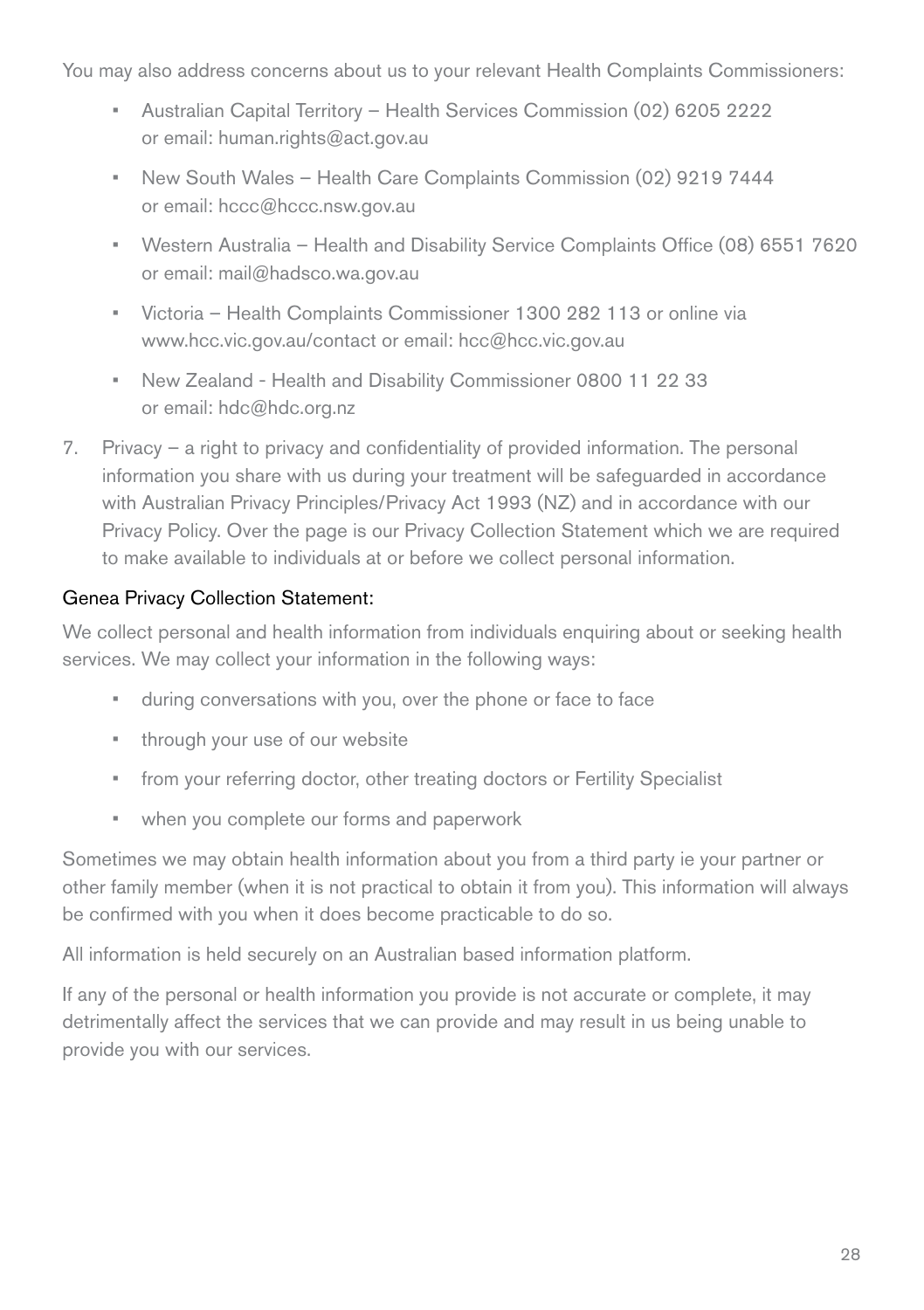### For what purposes do we collect, hold, and use your personal and health information?

Your personal and health information is collected and used to ensure you can be informed about the services that we provide, that you receive the best possible care if you become our patient, and for us to manage the health services we provide to you effectively. It will also be used to:

- send communications (including results) to you and your referring and treating doctors
- provide information and advice
- conduct business processing functions
- update our records and keep your contact details up to date
- respond to any complaint made by you
- comply with any law, rule, regulation, lawful and binding determination, decision or direction of a regulator, or in co-operation with any governmental authority

It will also be used internally for the administrative, marketing, planning, product or service development, quality control and research purposes.

### To whom may we disclose your information?

The only people who ordinarily see your health information are the ones who really need it - the health professionals directly involved in your treatment. However, if you are hospitalised as a result of your treatment and your records are needed urgently, they will be forwarded to the relevant medical professional without waiting for written consent.

We may disclose your personal and health information to our employees, related bodies corporate, contractors and service providers for the purposes of us providing the health service to you and managing our business (ie our computer systems) subject to strict confidentiality obligations.

Health information may also be provided to third parties if we are legally obliged to do so by a court subpoena, statutory authority, search warrant, coronial summons or to defend a legal action. If information is requested by a third party connected to you it must be accompanied by an original written authorisation from you to release that information.

There may be instances where mailing houses, couriers, payment processors, data entry services providers, electronic network administrators and debt collectors are provided with some of your personal details. They will never have access to your treatment information and are subject to strict confidentiality obligations.

We undertake and participate in medical research with collaborators that sometimes involves identifiable health information. Such research proposals must be presented to our Ethics Committee for approval prior to any project commencing and must follow strict guidelines. We will always request your permission to be involved in such research and your written consent to release your information to third party researchers.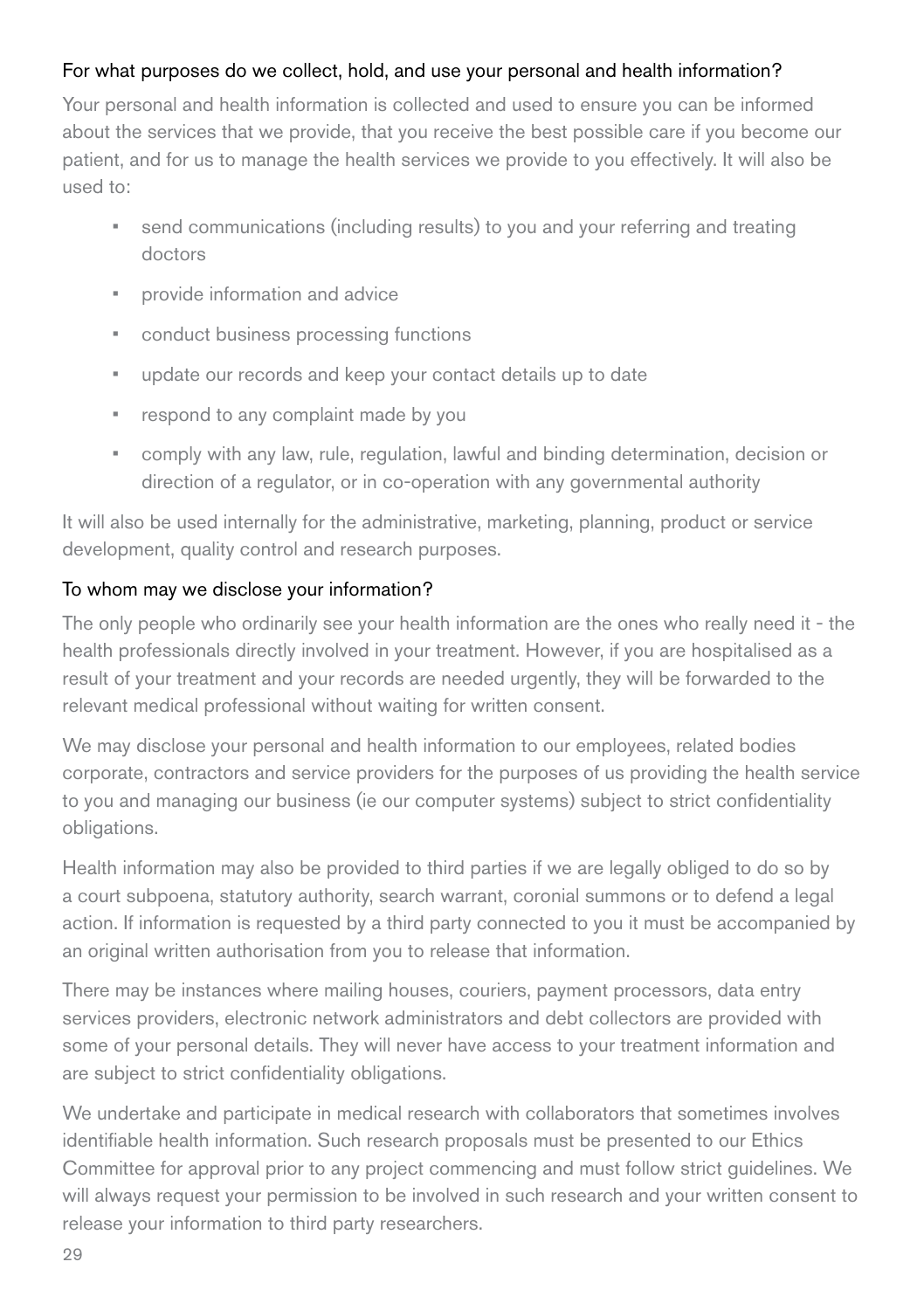Your personal and health information will not be disclosed other than as described in the Privacy Policy.

### Do we disclose your personal information to anyone outside Australia/New Zealand?

No personal or health information is disclosed to parties outside Australia/New Zealand except in circumstances where you request and consent to its release (ie the shipment of biological material to an overseas clinic).

Our Privacy Policy: Our Privacy Policies are available at www.genea.com.au, www.hollywoodivf.com and www.geneaoxford.co.nz and contain further information about how you may access your information and how we will handle any complaints.

## Our contact details:

Australia - privacy@genea.com.au or Privacy Officer, Genea Limited, Level 2/321 Kent Street, Sydney NSW 2000.

New Zealand - privacy@geneaoxford.co.nz or Privacy Officer, Genea Oxford Fertility Limited, Level 1, 132 Peterborough Street, Christchurch Central, Christchurch 8013.

Please also note that with this approach in place:

- 1. As part of our obligations as a registered provider of assisted reproductive technologies and in order to deliver treatment, we are required to send a summary of each treatment cycle in a de-identified manner to the University of New South Wales, Sydney, for inclusion in the Australia and New Zealand Assisted Reproduction Database (ANZARD). The data will be used for national statistical reporting, regulatory review and population based research by the National Perinatal Statistics Unit (NPSU).
- 2. Certain information, including participant identifying information may be required to be held in state Department of Health (DOH) registers, which may only be viewed by authorised DOH staff.
- 3. Some information will be provided to Medicare (Australia)/NHI (New Zealand) and/or your approved health fund on your behalf, if requested to do so.
- 4. Medical records may be internally audited by our staff for quality improvement activities and externally audited by officers or certifying bodies performing inspections for the purpose of clinical audit, licensing or institutional accreditation, including, RTAC, ISO 9001, National Standards for Safety and Quality in Healthcare, WARTC (Western Australia only), NATA and New Zealand Fertility Standards NZS8181. If you are also under the care of a GP or external O&G, we may provide information to them on your behalf for your continued treatment.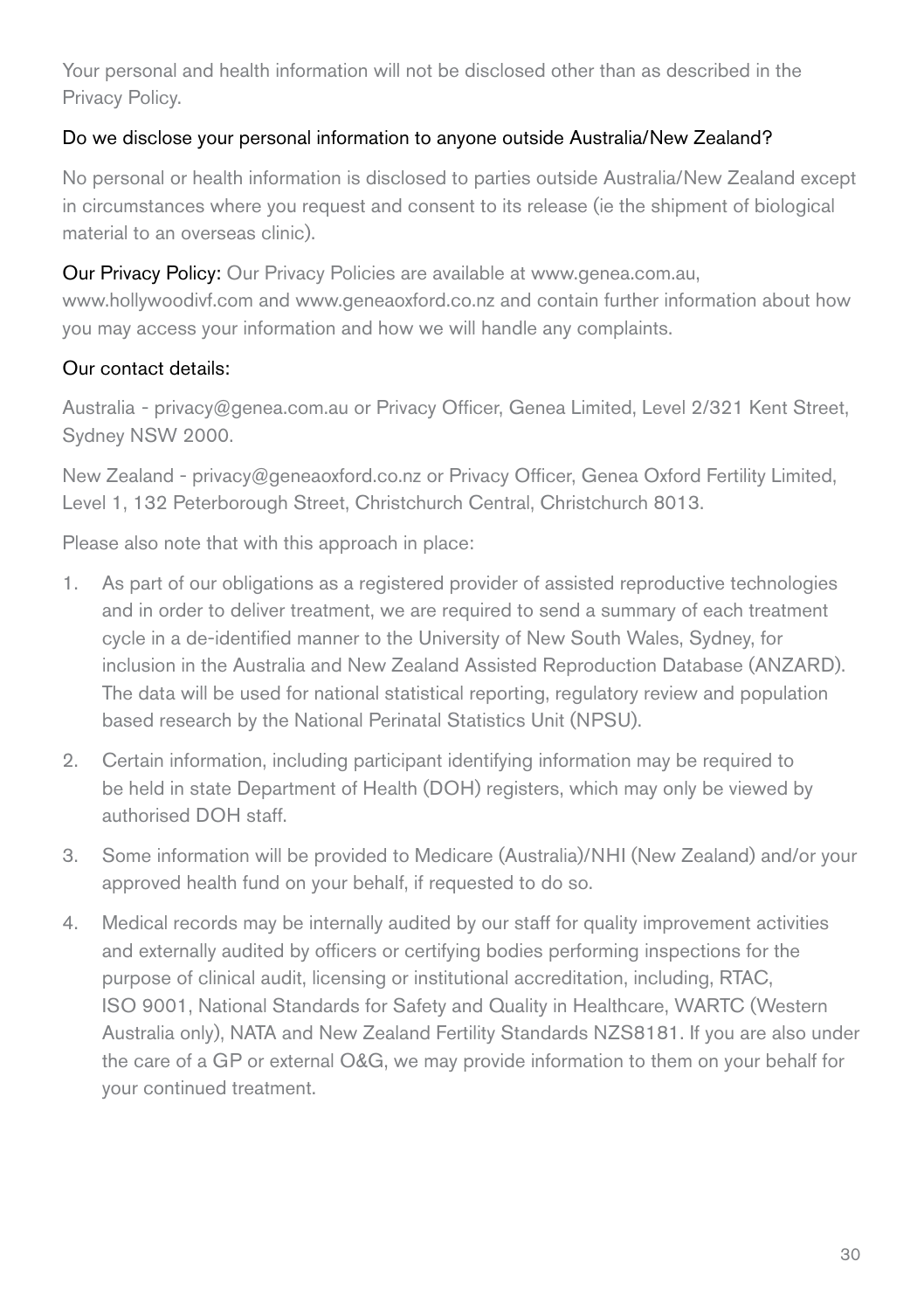Open disclosure framework: We have adopted the Australian Open Disclosure Framework (2013) and the New Zealand Health and Disability Commissioner Code of Health and Disability Services Consumers' Rights. Should you experience an adverse outcome (through error or incident) at any stage during your fertility treatment, we and our representatives will:

- Apologise and maintain an open dialogue with you;
- Give a factual explanation of events (which may take time to investigate and determine) - including the potential consequences as they relate to your individual circumstances; and the steps taken to manage the event and prevent re-occurrence; and
- Give you an opportunity to relate your experience.

Research: We have achieved our world leading results by a continuing commitment to scientific research and the generous participation of our patients. Our Australian research projects are approved by our independent Ethics Committee and are strictly governed by the National Health and Medical Research Council (NHMRC) of Australia. Clinically unsuitable oocytes/embryos are excluded from your IVF cycle in order to maximise treatment outcomes and would normally be discarded. There are a limited number of research projects in which clinically unsuitable oocytes and/or leftover sperm may be used without the need for further consent forms.

Oocytes/embryos originally frozen for future cycles, may at some point become excess to a patient's clinical need for different reasons (e.g. when the patient's family is complete). With your specific consent, these excess or clinically unsuitable oocytes/embryos can also be donated to research projects. Our research team is undertaking a number of research activities to continuously improve the way in which we treat our patients and to further medical knowledge for the treatment of genetic or acquired diseases. Not all research projects are suitable for every patient; our Research Consent Team may contact you with information specific to your circumstances over the course of your treatment. Separate specific written consent for research projects has to be given and no research activity will go ahead without it. Your participation is entirely voluntary and your relationship with your team will not be harmed if you decide not to take part. If you have any questions about our research projects please the Research Consent Team on (02) 8484 7692 or research.info@genea.com

Clinical trials: Our ability to conduct world leading treatment is greatly assisted by the ability to offer clinical trials to our patients. New protocols, culture media and devices are extensively tested in pre-clinical studies. Apart from giving our patients access to the most advanced IVF protocols, clinical trials are usually conducted to determine final validation and usability studies in a clinical setting. Participation in clinical trials is entirely voluntary. Your decision will not affect the standard of care you receive or the relationship you have with your team. Details specific to current trials including study description, information about confidentiality, consent processes, potential risks and benefits of active clinical trials will be provided to you during your treatment. Please note that not all current clinical trials will be relevant to your specific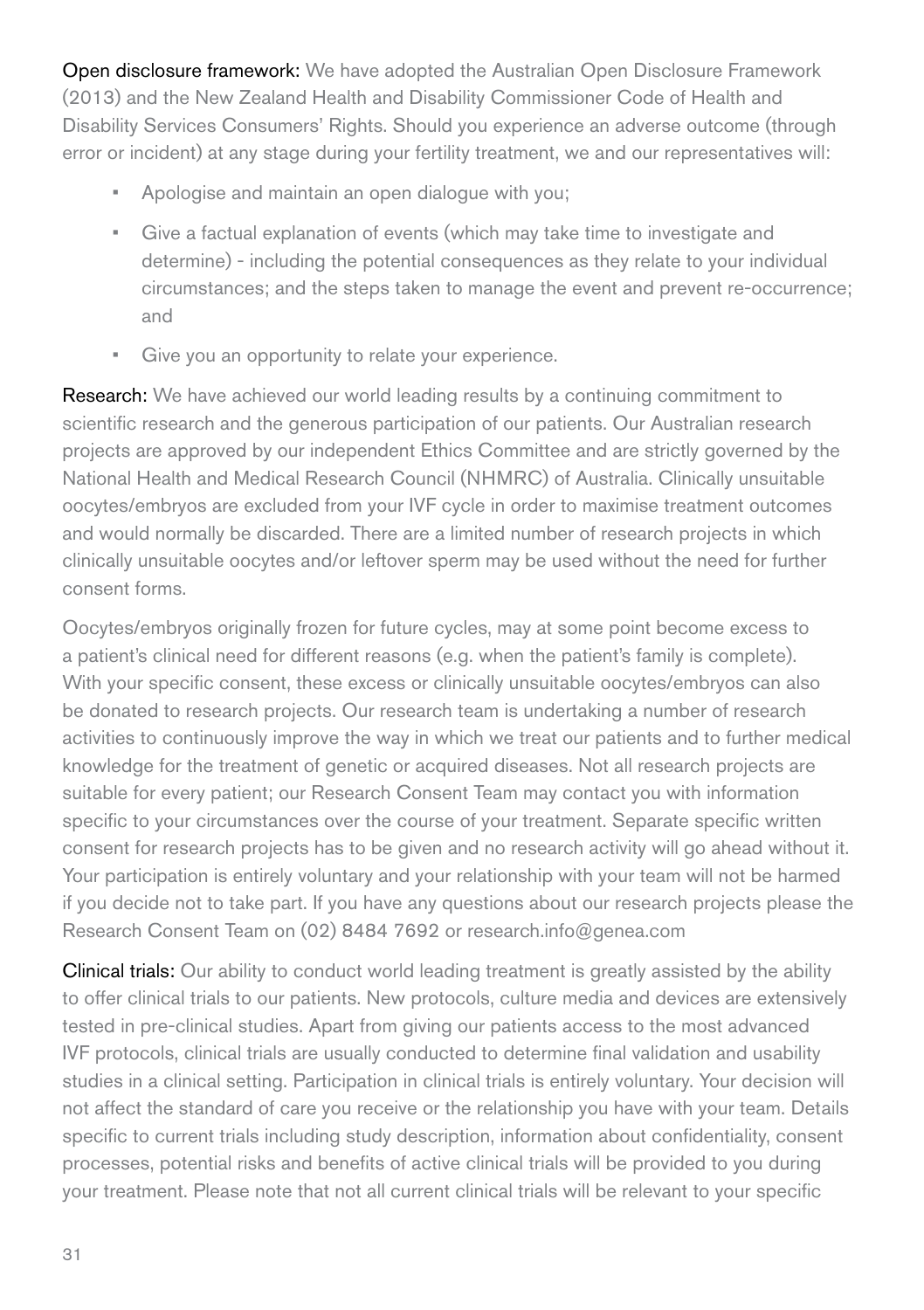clinical circumstances. Your Fertility Specialist may contact you (or may have already spoken to you) with information about the clinical trial most relevant to your treatment, if applicable.

New technology: We are constantly seeking to provide the best possible care to our patients and to constantly improve our laboratory methods. This involves the validation and implementation of new and improved IVF techniques, IVF devices and IVF media during a clinical treatment cycle. For example, sperm may be prepared for use in your treatment in more than one way to compare new technologies with standard technologies. Eggs or sperm or embryos may be prepared or grown in more than one kind of culture medium or vitrified using different techniques. De-identified images of your gametes/embryos may be used for marketing/research purposes.

Quality improvement and training: Our ability to conduct high quality IVF procedures is dependent upon method development and ongoing training. During your journey with us, staff under training may be involved in your treatment and laboratory work. At all times trainees work under the direct supervision of fully qualified staff. Eggs or embryos not suitable for clinical use and leftover sperm would normally be discarded. These may be used for quality improvement and training purposes as governed by the NHMRC guidelines.

Pecuniary interests: Unlike many fertility clinics, we are not owned by private equity firms, but rather, we are largely owned by doctors past and present, and staff who provide your treatment. Please note that Assoc. Prof. Mark Bowman, Dr Lincoln Brett, Dr Janene Brown, Assoc. Prof. Michael Cooper, Dr Gabrielle Dezarnaulds, Dr Michael East, Dr Alison Gee, Dr Hilary Joyce, Dr Devora Lieberman, Dr Antony Lighten, Dr Mark Livingstone, Dr Derek Lok, Dr Tween Low, Dr Anthony Marren, Dr Gregory McGrath, Dr Myvanwy McIlveen, Dr Harry Merkur, Dr Helen Peric, Prof John Rasko, Dr Geoffrey Reid, Dr Lionel Reyftmann, Dr Katrina Rowan, Prof. Peter Russell, Dr David Shelley-Jones, Dr Simon Turner, and Dr Robert Woolcott own shares in Genea Limited (ABN 82 002 844 448) or an associated company or entity and therefore have a direct financial interest in us and in the licensed day surgery units at 321 Kent Street, Sydney, NSW; 173-175 Bigge Street, Liverpool, NSW; 10 Norbrik Drive, Bella Vista, NSW; 2 King Street Deakin, ACT and 132 Peterborough St, Christchurch Central, New Zealand.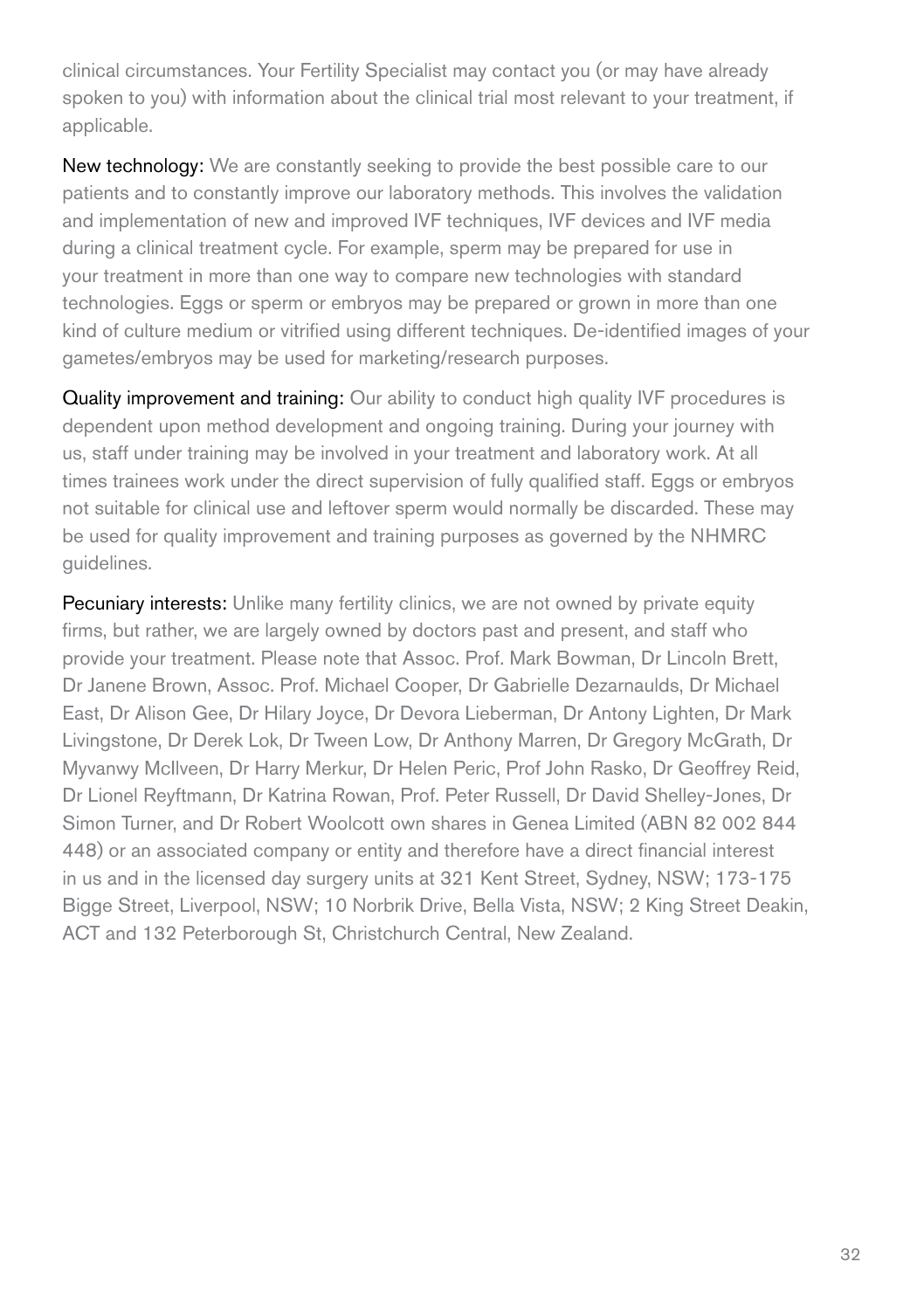# Your next steps

Use the checklist below to ensure you have completed all steps prior to Day 1 of your treatment:

| Carefully reviewed and signed the attached 'Request and Consent for Treatment'<br>document and returned to the clinic*.                                                                                                                                                                     |
|---------------------------------------------------------------------------------------------------------------------------------------------------------------------------------------------------------------------------------------------------------------------------------------------|
| Australia:                                                                                                                                                                                                                                                                                  |
| A valid and current referral for Medicare claimable cycles. This must be dated and<br>received by your treating Doctor prior to Day 1 of your cycle. If you do not have a<br>valid referral you will be unable to claim a Medicare rebate. (Applicable for those<br>with Medicare coverage) |
| Completed the online payment registration and returned your signed quote to the<br>clinic (refer to your quote for registration instructions). This will allow Genea to<br>process your payments and lodge any applicable claims with Medicare and/or your<br>Health fund on your behalf.   |
| New Zealand:                                                                                                                                                                                                                                                                                |
| Completed the payment for treatment and returned your signed quote to Genea<br>Oxford                                                                                                                                                                                                       |
| *You may withdraw your consent for treatment at any time prior to the procedure, in writing                                                                                                                                                                                                 |

ENGLISH: If you need this information interpreted for you into your language please advise the receptionist when you book your appointment.

MAORI: Ki te hiahia koe ki ēnei kōrero i tō ake reo, tēnā whakamōhitia te kaiwhakatau manuhiri i te taupaepae i te wā e whakarite ana koe i tō hui.

 دنع لابقتسالا فظوم غالبإ ىجري كتغل يف كل رسفت تامولعملا هذه ىلإ ةجاحب تنك اذإ :ARABIC .زجحلا

CHINESE: 如果您需要使用此信息为您解释您的语言请告诉接待员当您 预订您的约会。

ITALIAN: Se avete bisogno di questa informazione interpretato per voi nella vostra lingua si prega di avvisare la reception quando si prenota il tuo appuntamento.

VIETNAMESE: Nếu bạn cần thông tin này được giải thích cho các bạn vào ngôn ngữ của bạn Xác nhận các nhân viên tiếp tân tại khi bạn cuốn sách cuộc hẹn của bạn.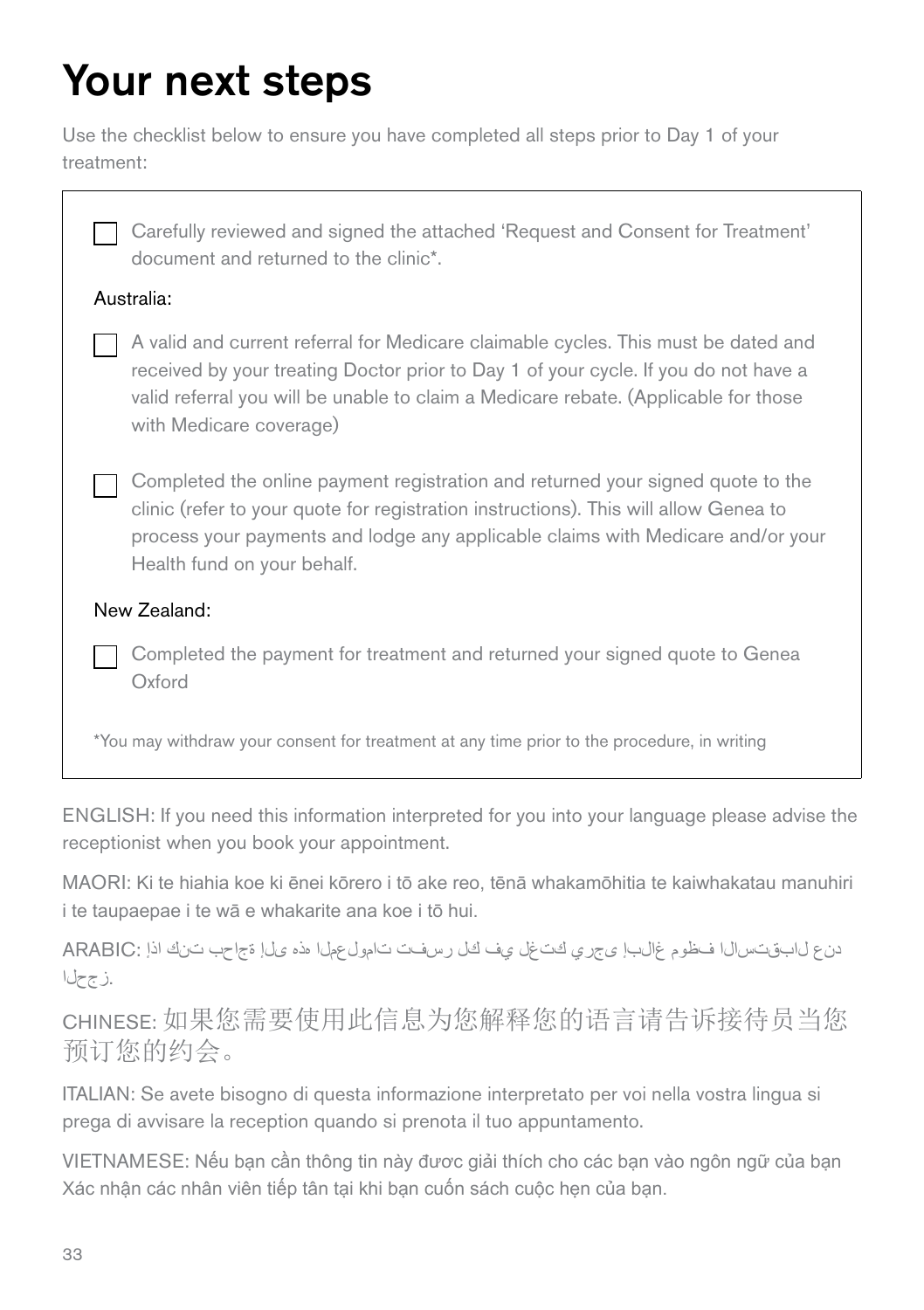# Glossary of Terms

For a more detailed glossary please visit genea.com.au/glossary (Australia) or geneaoxford.co.nz/glossary (New Zealand).

Amniocentesis: the sampling of fluid from the amniotic or gestational sac, usually performed around 14 weeks of pregnancy to check the genetic normality of the fetus by determining its karyotype or for performing biochemical tests.

Antagonist (GnRH): a GnRH-analog that (unlike GnRH-agonists) immediately stops the pituitary gland from releasing the gonadotropins follicle stimulating hormone (FSH) and luteinizing hormone (LH). Can substitute for GnRH-agonists for many gynaecological purposes (particularly to suppress the LH surge in assisted conception), although its use with pure FSH preparation (such as Fertinex, Gonal-F, Metrodin HP or Puregon) can lead to poor egg quality unless the dosage is carefully controlled or some luteinizing hormone is added to the stimulation regimen.

Agonist (GnRH): a GnRH-analog that briefly stimulates the pituitary gland to release follicle stimulating hormone (FSH) and luteinizing hormone (LH), then within a few days reduces these hormones to low levels (you could say that the pituitary has had a clamp put on it), stopping them from competing with administered hormones—and, particularly in women, suppressing the LH surge that otherwise can spoil the timing of egg retrieval in an assisted conception program such as IVF (all clinics) and GIFT (New Zealand only).

ART: assisted reproductive technology

**Blastocyst:** stage of development of the embryo in which a fluid-filled cavity forms in the formerly solid ball of cells (the 'morula'), about 5 days after fertilisation. For the first time, a distinction can be made between a

sheet of cells to one side, which will form the embryo proper (the inner cell mass), and the remaining, peripheral cells, which – after the blastocyst 'hatches' through the zona pellucida and undergoes implantation – will form the placenta (the "trophectoderm").

Chorionic villus sampling (CVS): a test performed at about 10 weeks of pregnancy at which, under ultrasound guidance, a small sample of tissue is taken from the placenta (afterbirth) for genetic testing, such as a karyotype.

**Chromosome:** the visible structure formed by a single long strand of DNA with its supporting and regulatory proteins. There are 46 chromosomes in the nucleus of every human cell, 22 pairs of "autosomes" (common to both sexes) and the two sex chromosomes, XX in a female and XY in a male.

**Culture medium:** a solution of nutrients required for the growth of an embryo or tissue in culture.

CVS: chorionic villus sampling

**Cytoplasm:** the part of a cell that is not the nucleus (the nucleus contains the chromosomes). The cytoplasm is contained by the cell's 'plasma membrane' and contains all the other cellular structures, including the mitochondria. Genetic inheritance is mostly by way of the nucleus (with a contribution from mother and father); a small part is by way of the cytoplasm (with a contribution only from the mother). It's the cytoplasm of the egg into which a sperm cell is injected in the process of 'intracytoplasmic sperm insertion' (ICSI).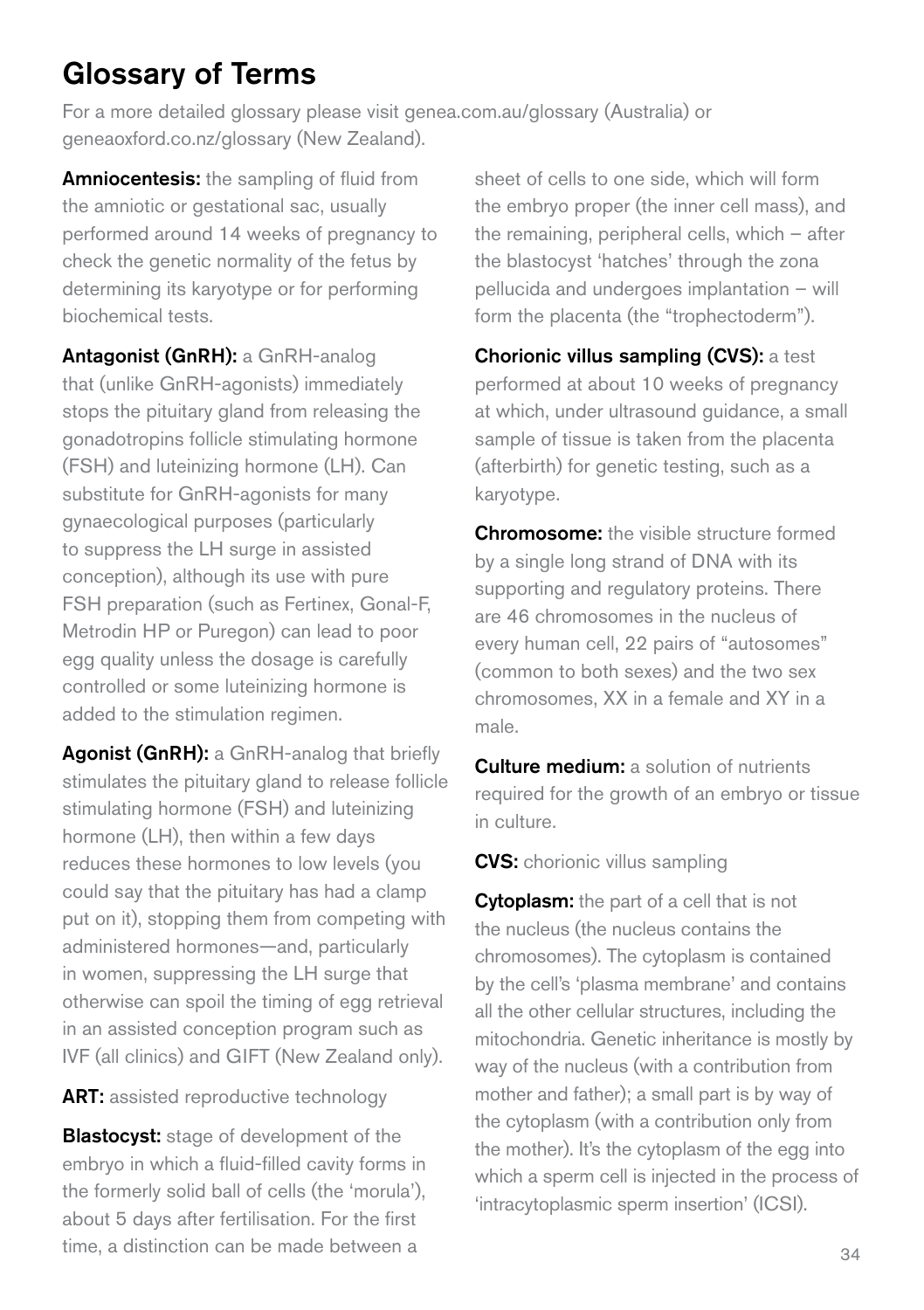DNA: deoxyribose nucleic acid, a molecule made up of a sequence of nucleotides, the order of which forms the genetic code.

**Embryo:** the word is used loosely to describe everything from a fertilised egg to a fetus. Up to the time that the embryo would normally implant in the uterus (as a blastocyst), any of the cells of the fertilised ovum can develop into a whole new embryo - they are 'totipotent'. After implantation a group of cells (the inner cell mass) differentiates to form the embryo itself (later the fetus), whereas remaining cells go on to form 'afterbirth' tissues, namely the pregnancy membranes and placenta.

**Embryo biopsy:** the procedure whereby five or six cells are removed from an embryo (performed at the blastocyst stage, on Day 5 or 6 after fertilisation) for genetic analysis.

**Embryo transfer (ET):** procedure by which the embryo is placed in the uterus or into the fallopian tube after *in vitro* fertilisation.

**Embryonic disc:** derived from the inner cell mass. The part of the implanted embryo that will form the embryo itself, i.e. the fetus.

Fallopian tube: the hollow organ, about 10 to 12 centimetres long, that effectively joins the ovary to the uterus on each side. Composed of the fimbrial end, the ampulla, the isthmus and the interstitial segment.

Fertilisation: the fusion of the male and female gametes, a spermatozoon with an oocyte to form an embryo and, potentially to create a new individual.

### Fluorescent in-situ hybridisation (FISH): a

technique using fluorescently tagged pieces of synthetic DNA ("probes") to label particular regions of a chromosome so that it can be seen under a fluorescence microscope using ultraviolet light. 35

Gamete (pl. gametes): the generic term for a male or female germ cell, i.e. the spermatozoon or oocyte.

Gene: a specific part of the DNA that contains the genetic code for a single molecule such as an enzyme or other protein.

Genome: the entire genetic code of an individual cell or organism.

**HLA:** surface proteins present on most cells (including the fetus) and responsible for immune recognition or rejection.

**Hybridisation:** the matching of two complementary strands of DNA.

Implantation: the process whereby the blastocyst-stage embryo burrows into the lining of the uterus to establish a pregnancy.

*In vitro* **fertilisation (IVF):** literally, fertilisation "in glass" (but in reality "in plastic"). This technique, whereby oocytes and spermatozoa are mixed in the laboratory to achieve fertilisation, is used as a treatment for infertility when the process has not occurred naturally inside the woman's body.

Intrauterine insemination (IUI): a form of assisted conception involving assisted insemination into the uterus, either for donor insemination (DI) or with a male partner's semen (AIH). IUI can be carried out with a woman's natural cycles or with ovarian stimulation (superovulation) using clomiphene or follicle stimulating hormone, with ovarian monitoring.

Karyomapping: a single nucleotide polymorphism (SNP) based linkage test used to track inheritance of disease gene regions.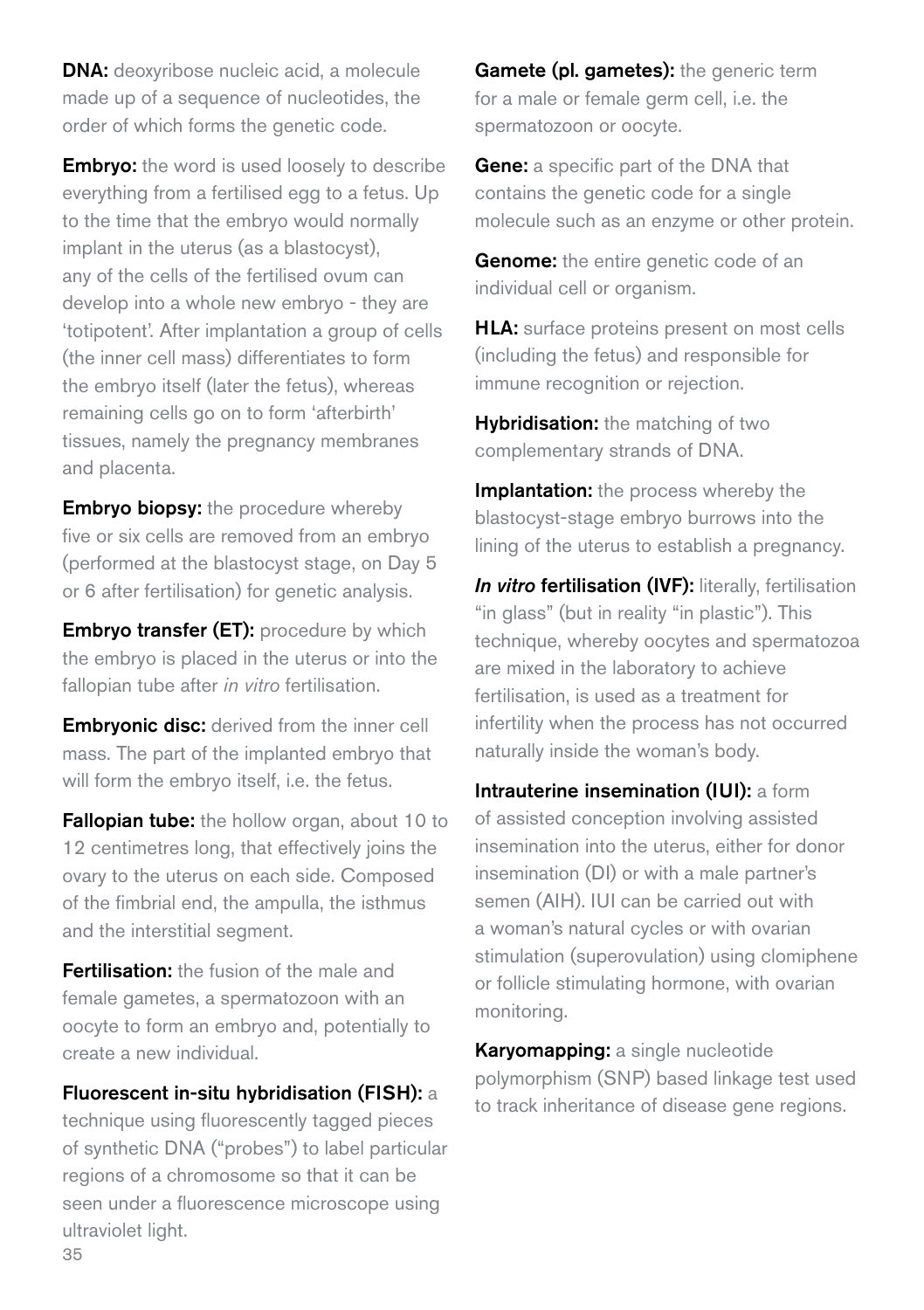**Karyotype:** a preparation made from one or more cells in the laboratory to study whether an individual has a normal set of chromosomes. A normal male is 46, XY while a normal female is 46, XX.

**Mutation:** a change in the coding sequence of a gene usually altering its function, often causing harm.

Next Generation Sequencing (NGS) (Australia only): molecular genetic technique

that allows determination of the number of chromosomes in an embryo.

**Nucleotide:** one of the molecular building blocks of DNA. A set of three nucleotides forms one letter in the genetic code.

**Nucleus:** the central part of each cell where the genetic code carried in the chromosomes resides.

**Oocyte:** the scientific term for the unfertilised egg.

OPU: oocyte pick up, the term used to describe the clinical procedure during which unfertilised eggs are collected from a woman's ovaries. Also called TVOA (transvaginal ovarian aspiration).

**PCR:** polymerase chain reaction.

Preimplantation Genetic Diagnosis (PGD) (Australia only): preimplantation genetic diagnosis. Testing performed on the embryo using Genea's technology involving embryo biopsy and analysis of cells using genetic techniques.

Preimplantation Genetic Screening (PGS) (Australia only): testing performed on the embryo involving embryo biopsy and analysis of cells using Next Generation Sequencing technology.

Polar body: one of the two small cell fragments produced and discarded during each of the two cell divisions that comprise meiosis in women, subsequently yielding an egg with one, not two sets of chromosomes.

### Polymerase chain reaction (PCR): a

molecular genetic technique that allows a single copy of a genetic sequence to be amplified geometrically to produce vast numbers of copies that can then be measured and analysed.

PCR is used for linkage and direct mutation detection.

Polymorphism: a variation of a gene comparable to a mutation but common enough in the population not to be strictly "abnormal"; may be advantageous or disadvantageous, depending on circumstances.

**Sequence:** the specific order of nucleotides, the basic building blocks of DNA, in a gene. This can be determined using an automated sequencer machine.

Spermatozoon (pl. spermatozoa): the scientific term for the male sex cell, often referred to as the sperm.

**TVOA:** transvaginal ovarian aspiration. See OPU.